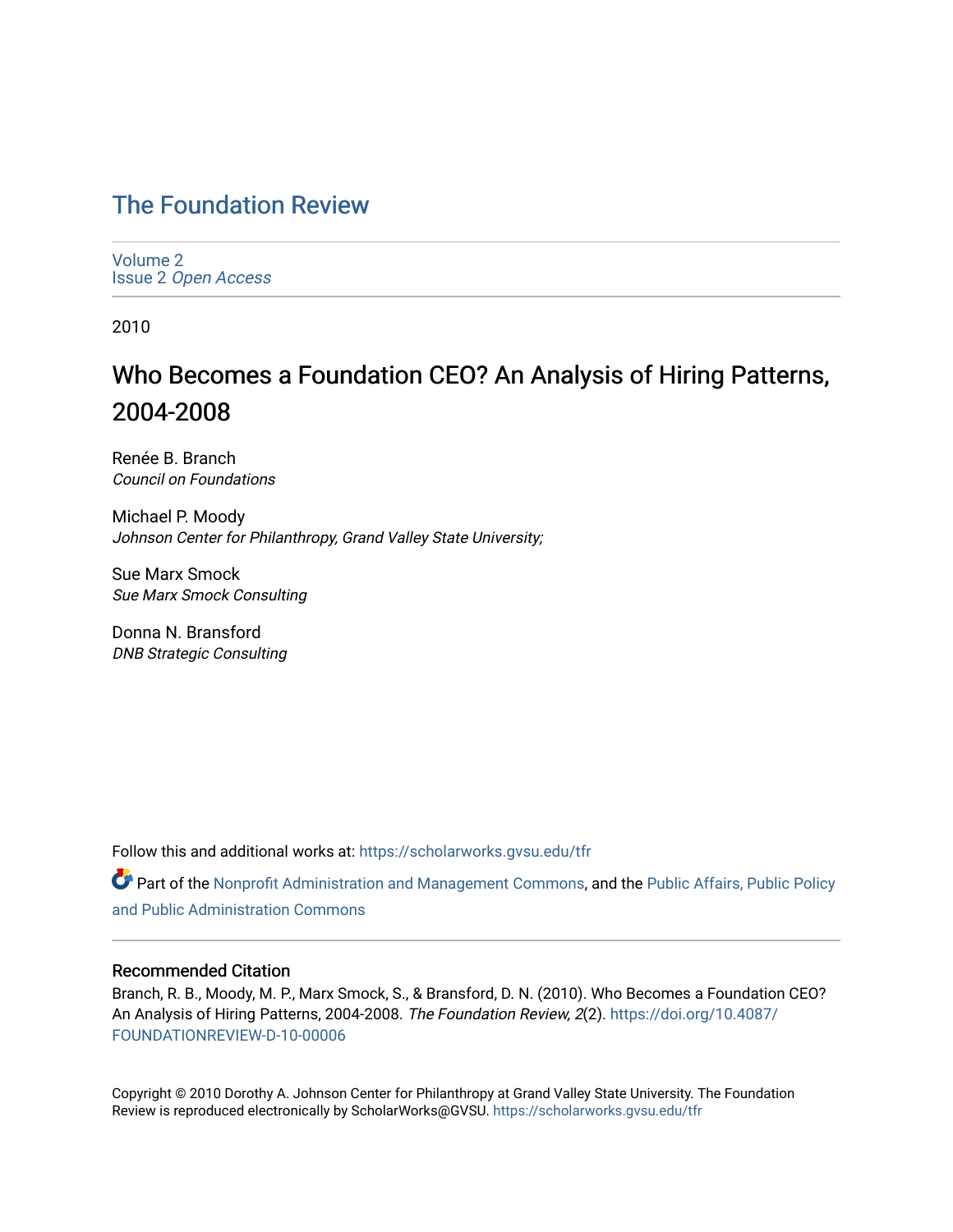#### **SECTOR**

# Who Becomes a Foundation CEO? An Analysis of Hiring Patterns, 2004-2008

Renée B. Branch, M.S., Council on Foundations; Michael P. Moody, Ph.D., Johnson Center for Philanthropy, Grand Valley State University; Sue Marx Smock, Ph.D., Sue Marx Smock Consulting; and Donna N. Bransford, B.A., DNB Strategic Consulting

#### **Key Points**

- · This study provided baseline data about the professional and individual characteristics of 440 candidates selected to be the top executive in a grantmaking institution during a five-year study period (2004-2008), and about the hiring patterns of the diverse institutions making these appointments.
- · Most new chief executive officers (79.5 percent) were not hired from within the same foundation. The percentage of external appointments grew in each successive year of the study period.
- · Most new foundation CEOs (67 percent) were not working for a grantmaking institution when they were appointed. This majority made the transition from fields outside of philanthropy, such as business (24.3 percent) and nonprofit organizations  $(24.8$  percent).
- · Most new foundation CEOs (63.4 percent) held high-level executive positions in their immediate prior position as either chief executive (38.9 percent) or vice president (24.5 percent).
- · Almost 19 percent of new foundation CEOs were from diverse racial and ethnic groups, and just under half (48.9 percent) were women. The hiring patterns of certain foundation types and sizes varied according to the race, ethnicity, and gender of the appointee.

## **Introduction: Who Leads America's** Foundations?

The executives selected to lead foundations are given the complex responsibility of helping their institutions make the contributions that are so essential to many corners of American and global society. It is important, therefore, to know more about the professional backgrounds of these individuals as well as their career pathways to positions of leadership. Foundation leaders and their hiring decisions are frequently subjects of commentary, debate, and anecdote; there has been little concrete data to inform – or, possibly, correct – our understanding of these topics.

In 2009, the Council on Foundations commissioned a research project as part of its Career Pathways program, which focuses on inclusive practices in philanthropic leadership, talent acquisition, and management and seeks to increase the number of individuals in the talent pipeline who are from diverse backgrounds and competing for leadership positions in philanthropy. This research was designed to provide baseline data about those selected as top executives in grantmaking institutions (supply side) and about the hiring patterns of those institutions (demand  $side).<sup>1</sup>$ 

<sup>&</sup>lt;sup>1</sup> See Career Pathways to Philanthropic Leadership Baseline Report for an initial report from this research.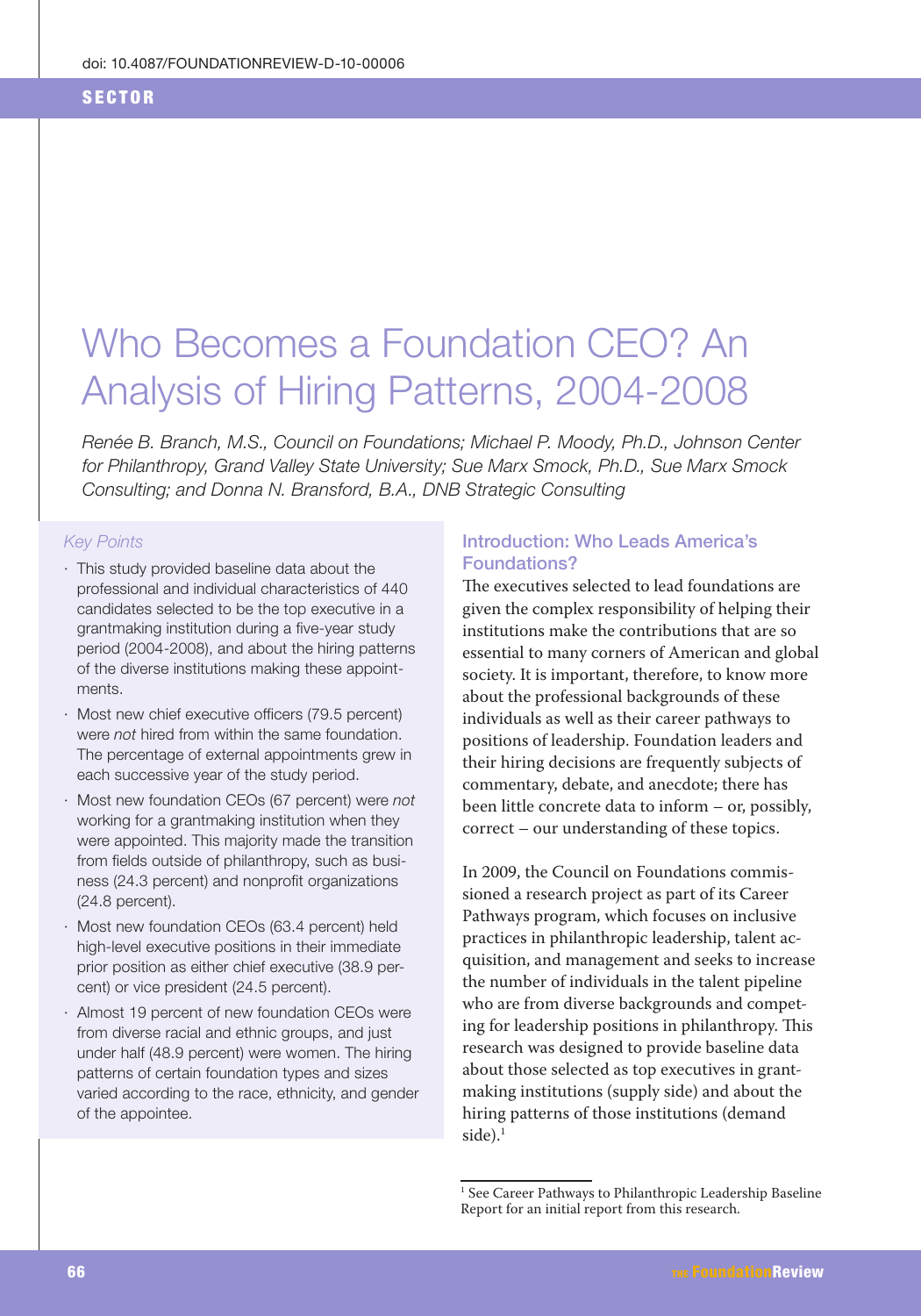The research sought to address three questions:

- What are the professional backgrounds of the 1. individuals appointed as top-level foundation executives during the study period of 2004 to 2008?
- How diverse, in terms of race/ethnicity and 2. gender, are the individuals appointed as toplevel foundation executives during the study period?
- What sorts of foundations appointed these 3. individuals during the study period, and were there patterns to be seen in which sorts of foundations hired what kinds of individuals?

This study focused on publicly reported appointments of CEO-level executives in grantmaking institutions; 440 appointments were identified by a team of researchers working under the guidance of the Council on Foundations. Information on each appointment and hiring foundation was collected and analyzed.

## The Need for Baseline Data on Changing **Philanthropic Leadership**

Addressing the research questions above will provide insight about the typical career paths of foundation CEOs – exploring, for instance, whether those paths lead internally through a foundation - and the extent to which philanthropic leadership reflects the diversity of American society. This baseline analysis is also intended to bring attention to the need for future research in this area and to serve as an information tool for foundations and executive search firms interested in recent hiring trends or looking to improve their own hiring processes and leadership development. These implications are reviewed in a concluding section.

Moreover, this project will equip potential candidates for foundation leadership positions with useful knowledge of the preferred and likely career paths into the executive office. And it will help to inform the development of the council's leadership preparation programs.

Providing this initial data on foundation CEO hiring patterns comes at a time when leadership in the field of philanthropy is changing in fundamental ways and at all levels. One such change is the increasing demand for talent. A 2006 report from the Bridgespan Group suggests, "The nonprofit sector will likely need nearly 80,000 new leaders in 2016" (Tierney, 2006, p. 3), including a great many new leaders to staff the rapidly increasing number of foundations. Yet, as the report explains, "The sector also lacks robust management-education and executive-search capabilities" (p. 3).

Providing this initial data on foundation CEO hiring patterns comes at a time when leadership in the field of philanthropy is changing in fundamental ways and at all levels. One such change is the increasing demand for talent.

At the same time, as a recent review concludes, "Many foundations, both large and small, have made diversifying their professional staff and board of directors a top institutional priority" (Nielsen & Huang, 2009, p. 5). Foundations are looking to make their staffs more diverse not simply to reflect more closely the diversity in the society they serve, but also because a more diverse staff can be more effective, responsive, and adaptive (Capek & Mead, 2006; Kasper, Ramos, & Walker, 2004). There are a growing number of programs both within foundations and across the field of philanthropy to facilitate inclusive hiring and promotion practices, mentor future leaders from diverse racial and ethnic backgrounds, and so on (Chao, Parshall, Amador, Shah, & Yanez, 2008). And the increase in innovative new forms of racial, ethnic, and tribal giving – such as giving circles, native community "focus funds," and others (Lindsey, 2006) –will help continue this push toward more diverse philanthropic leadership.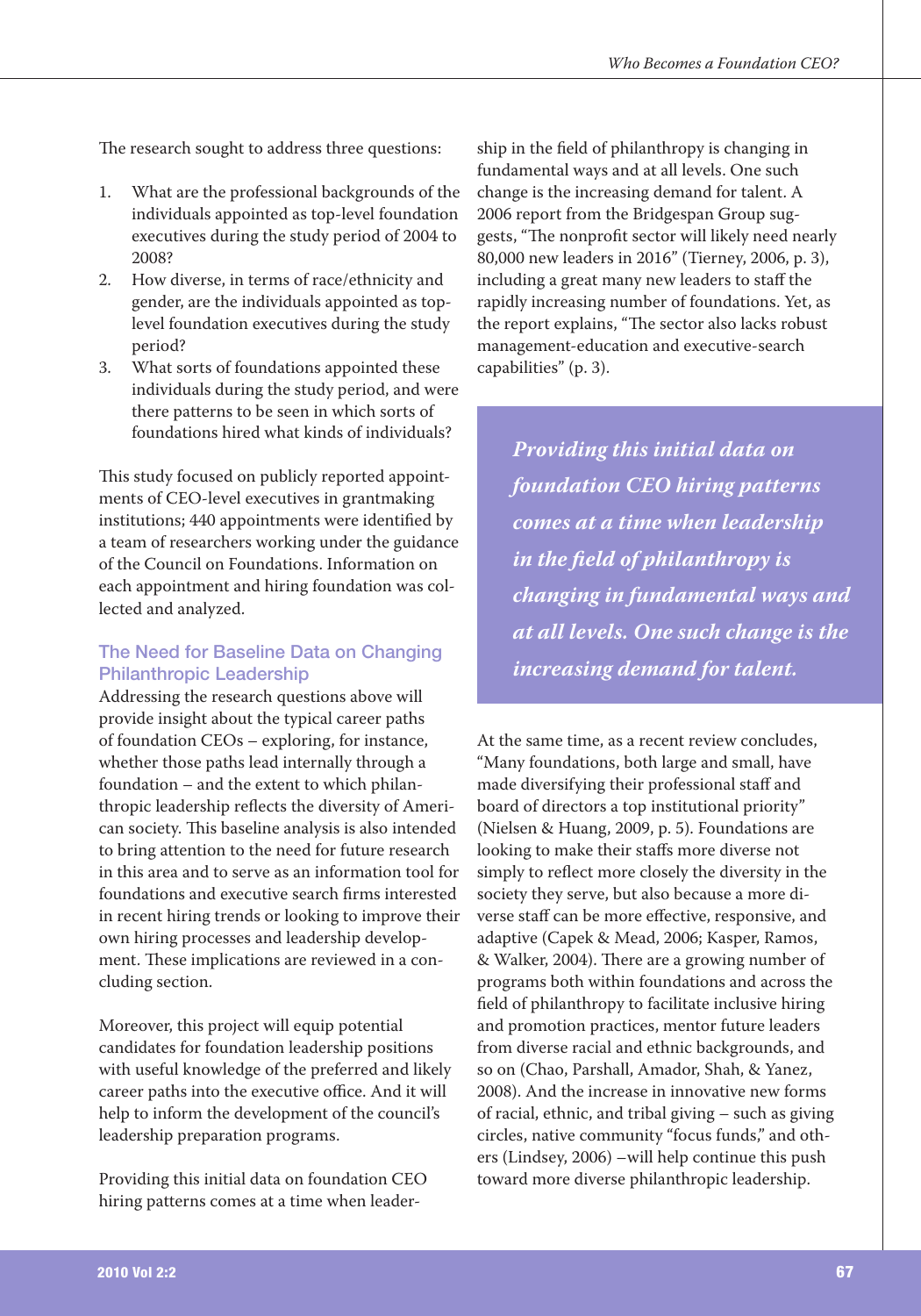As these changes accelerate, the field has all the more reason to understand who it chooses as its most visible top-level leaders. During the next two decades, large numbers of new CEOs will take their positions in philanthropy and their collective impact will define our field in profound ways.

During the next two decades, large numbers of new CEOs will take their positions in philanthropy and their collective impact will define our field in profound ways.

## **Previous Research on Foundation Leadership, Hiring, and Diversity**

The composition of foundation staffs, and especially the top-level leadership, has been a topic of discussion, curiosity, praise, and even criticism (Nielsen, 1972) almost since the emergence of the modern philanthropic foundation. In this sense, foundations are like other important social institutions and industries. However, beyond a few studies, there has been little concrete data collected despite the fact that the need for more data has been identified for quite a while (Carson, 1994).

Some of the limited past research has focused on the professional backgrounds of foundation leaders and hiring patterns by different sorts of foundations, and over the past couple decades the diversity of foundation staff - especially in terms of race/ethnicity, gender, physical ability, and sexual orientation - has received special focus. One of the first studies using 1982 data (Odendahl, Boris, & Daniels, 1985) found that while women were an increasing percentage of foundation staff, at about 25 percent they were underrepresented in the CEO position. And according to this study, women were more likely to lead smaller-staffed foundations. This study was also among the first to note the limited career mobility for foundation workers in general, and the differences between

foundations of varying staff and asset sizes.

Frumkin (1999) looked back on foundation staff appointments during these years using a methodology similar to the current study. He found more evidence for upward mobility within the foundation field, noting "there has been a substantial increase in the hiring of foundation staff with previous grantmaking experience" (1999, p. 86) between 1970 and 1989 - particularly for CEOs, who were increasingly being hired from within the same institution. Frumkin also cited data showing that women and members of diverse racial and ethnic groups were, by the early 1990s, more likely to be hired into professional positions in foundations than in the general economy.

The most comprehensive study of diversity in foundation staffing, conducted for the Joint Affinity Groups, analyzed two decades of Council on Foundations' staff survey data as well as a new, 500-person survey (Burbridge, Diaz, Odendahl, & Shaw, 2002). Like Frumkin, this study found that during the 1980s and 1990s, women had risen to become the majority of foundation professional staff and individuals from racially and ethnically diverse backgrounds comprised about 20 percent of staff. While women occupied about half of foundation CEO positions by the end of the century, however, they were still primarily leading smaller-asset foundations.

People from racially and ethnically diverse backgrounds – primarily people of color – fared best in corporate, public, and community foundations but were not as well-represented in family and independent foundations. And while men of color had increased success advancing in foundations, women of color were not. Most significantly, few people of color of either gender were becoming foundation CEOs, though there was an increase from 1.6 percent to 6 percent noted in Council data from 1982 to 1998. This study also found that about 37 percent of staff in the Council's 1999 survey had worked at a foundation in their previous job, which suggests the trend noted by Frumkin did not continue. Men from racially and ethnically diverse backgrounds were substantially more likely than other groups to be hired from a foundation.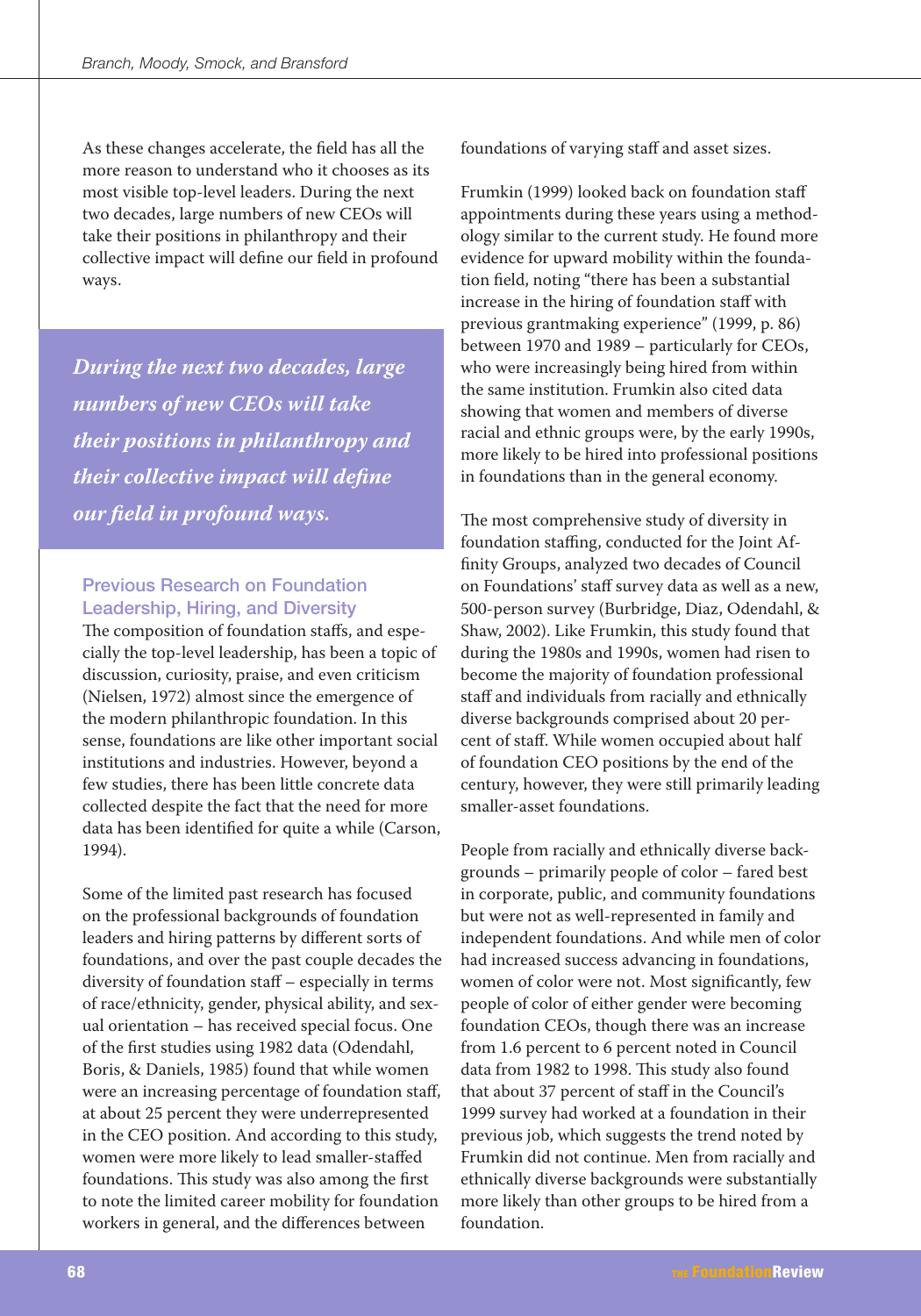The question now is whether this mixed picture of the diversity and experience of foundation CEOs, and the pathway to top-level advancement, still fits. While diverse racial and ethnic groups are fairly well represented – and perhaps even increasing – at the program officer level (Chao et al., 2008), this does not seem to extend to the CEO level. The most recent Council on Foundations data, from a 2008 survey of 850 foundations and giving programs, show that only 6.8 percent of CEOs in those foundations were members of diverse racial and ethnic groups (Council on Foundations, 2009). That percentage is little changed from a decade earlier. The survey also found that women now hold more than half (55.2 percent) of all foundation CEO positions.

While these studies contribute to the understanding of the demographic composition of foundation staff and general hiring patterns, even less is known about what foundations look for in hiring a CEO. Experts in the field note that the majority of foundation staff still has little prior experience in grantmaking (Orosz, 2007). And as Fleishman (2007) observes, foundation presidents need "a palette of varying strengths depending on the nature and culture of particular foundations" (p. 301). Indeed, some recent case studies of individual CEOs (Constantine, 2009; Sharp, 2007) and of foundations seeking to increase staff diversity (Capek & Mead, 2006) suggest that the internal culture of a foundation makes a key difference for hiring and advancement, and that foundations want CEOs with proven and varied leadership skills. Quantitative field-level data can help provide the necessary context for understanding any particular foundation's choice.

## Data and Methods

The dataset of details about the 440 executive appointments was generated by reviewing announcements listed in two sources: The Chronicle of Philanthropy and Philanthropy News Digest (published by the Foundation Center). These two sources are generally regarded as the trade publications most commonly used to announce executive appointments within the field.<sup>2</sup> The

dataset only included appointments of individuals to the top executive staff position in a grantmaking institution, whether that position was labeled president, CEO, or executive director, and only appointments announced or made effective during the five-year period from Jan. 1, 2004, to Dec. 31, 2008.<sup>3</sup> In addition, only appointments to institutions listed in the Foundation Center's Foundation Finder online database were included. However, some of those institutions were excluded after additional online and telephone research clarified that the institution did not have grantmaking as its primary function, or that it was not an independent institution.<sup>4</sup>

The internal culture of a foundation makes a key difference for hiring and advancement, and foundations want CEOs with proven and varied leadership skills.

The research team then collected details about the appointment, the appointee, and the hiring foundation using the published announcement and the Foundation Center's online databases as well as web searches (e.g., individual foundation websites) and telephone calls.<sup>5</sup> Information col-

<sup>&</sup>lt;sup>2</sup> Based on conversations with philanthropic practitioners and previous knowledge of the field, researchers concluded that nearly all staffed foundations with active grantmaking programs are inclined to announce top-level staff

appointments in national trade publications. Still, there are likely some foundations that did not announce their chief executive appointment in either of these two most common publications. For instance, some very small, new, or nonmainstream grantmakers might not have listed their appointments in these sources - although there were many foundations in the database in which the appointee being announced was the only paid staff member.

<sup>&</sup>lt;sup>3</sup> Some individual grantmaking institutions announced more than one CEO-level appointment during the fiveyear study period, but each appointment was treated as a discrete event. Analysis of CEO turnover is not part of this initial study.

<sup>&</sup>lt;sup>4</sup> Excluded entities included corporate-giving programs not listed separately in the Foundation Center's database, "foundations" that were fundraising entities attached to a single institution such as a university or hospital, and funds operating under the umbrella of a community foundation without an independent staff and board.

<sup>&</sup>lt;sup>5</sup> The two databases used were Foundation Finder, http:// lnp.fdncenter.org/finder.html, and 990 Finder, http:// foundationcenter.org/findfunders/990finder.html. Yearend figures for 2007 were used when possible.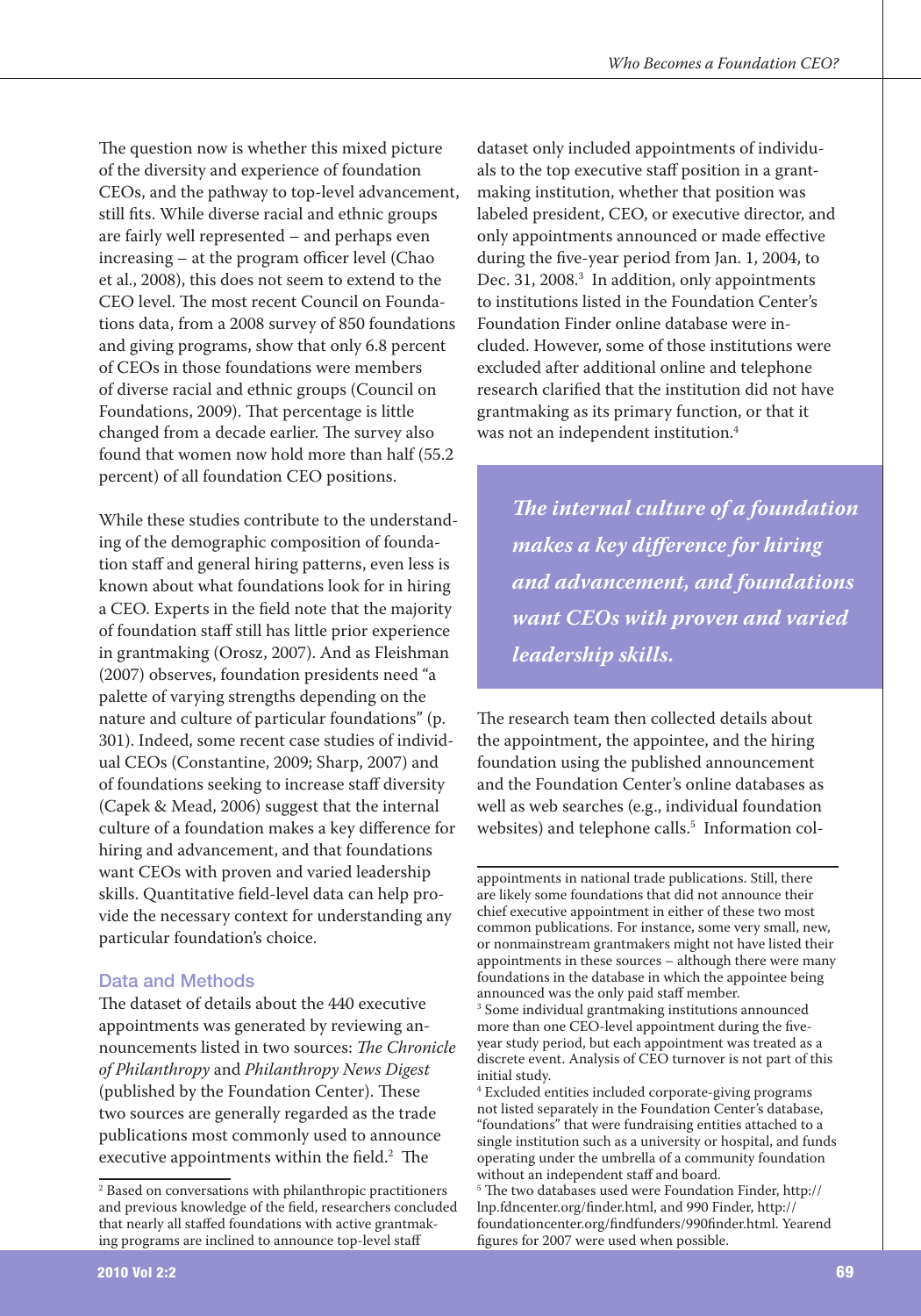#### **FIGURE 1 Foundation Types**



lected about the hiring foundation included the type of foundation (community, family, etc.), asset size and number of paid part- and full-time staff, geographic location, and the year it was founded. Facts gathered about the appointees included their immediate prior position and prior organization. Details about their previous job were gathered from the published announcement as well as through web searches and telephone inquiries. Each individual's prior job was classified by type and level of position, such as chief executive, vice president or other high-level executive, midlevel director/manager, development staff (e.g., for a nonprofit organization), foundation grant program staff, or other profession (e.g., professor, journalist, consultant). The appointee's prior organization was classified by industry or sector, including various types of other foundations, nonprofit organizations, government, business (including law and consulting), and health care or higher education (in any sector). This information was then used to determine whether the appointment was internal or external to the hiring foundation and if the individual was already working in another grantmaking institution.

This study also gathered information about each

appointee's race, ethnicity, and gender. Researchers telephoned each appointee and asked him or her to self-identify. If direct contact was not possible, information about race, ethnicity, and gender was gathered from credible sources, including biographical information available on individual foundation websites, through colleague organizations, or the Council on Foundations' database. Of the 440 appointees in the dataset, reliable racial and ethnicity data were collected for 407 individuals (92.5 percent of the total) and gender information was collected for 438 (99.5 percent). Individuals were listed in one of five race/ethnicity categories: White/Caucasian, African American, Latino/Hispanic, Asian American, and Arab American. The fact that there were no individuals in the dataset from other common racial and ethnic groups - American Indian, Native Hawaiian, Alaskan Native, Pacific Islander - is perhaps due to the method used to identify appointments and should be kept in mind as a limitation of this initial study.

Quantitative analysis of this database of foundation CEO appointments included frequency calculations and extensive cross-tabulation analysis. Chi-squared significance tests were conducted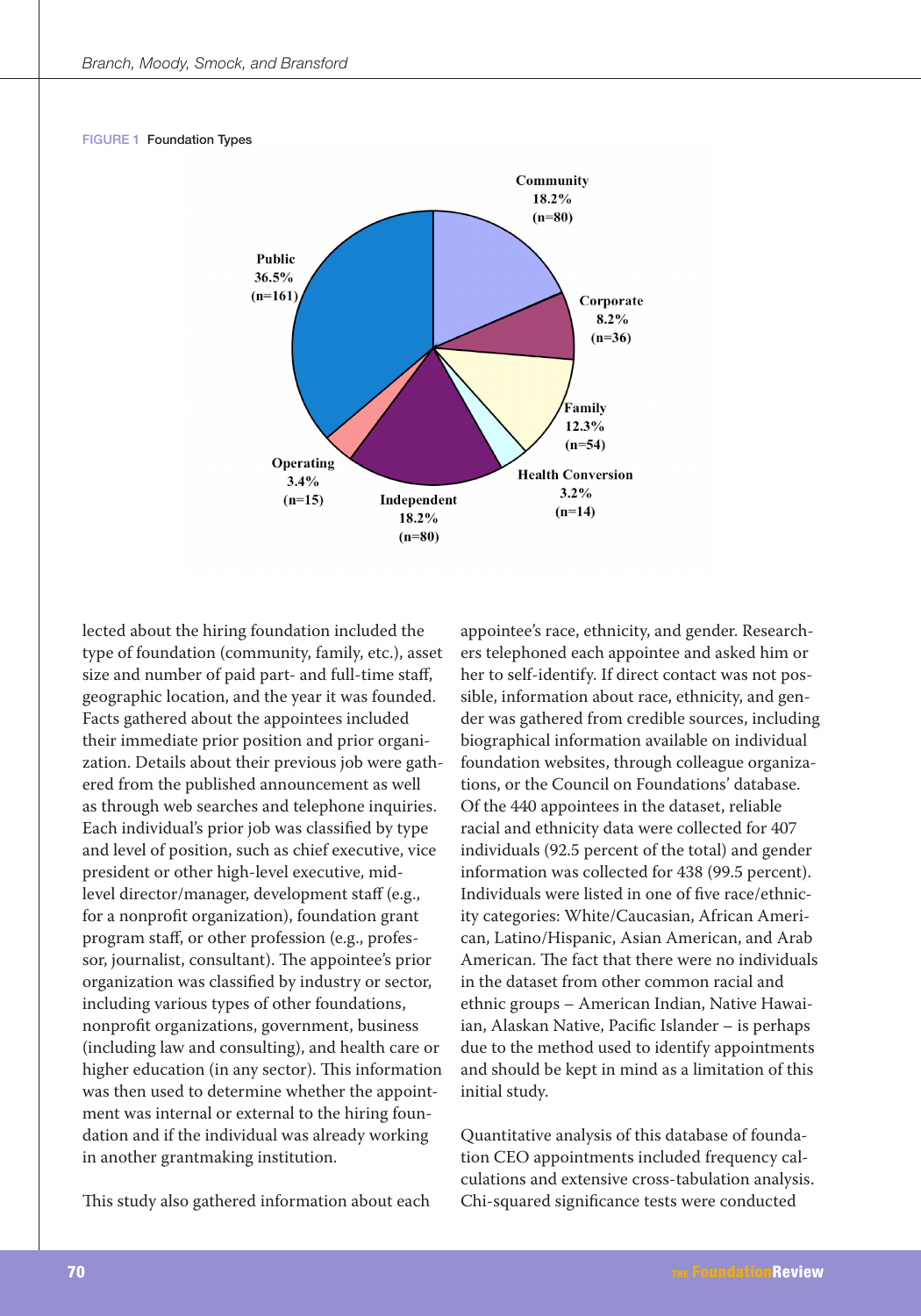

#### FIGURE 2 Percent of Internal and External Appointments by Foundation Type

on the cross-tab distributions when appropriate. The analysis generated descriptive summaries of the data and also identified hiring patterns. The researchers looked specifically for how certain characteristics of the appointing foundations related to characteristics of the individuals they appointed and the sorts of positions from which those appointees were hired.

To provide context for the review of findings below, Figure 1 summarizes the percentage of the 440 CEO-level appointments in the dataset that were made by each foundation type during this five-year period.<sup>6</sup> Grantmakers classified as public foundations hired twice as many leaders (161 individuals or 36.5 percent) as any of the other foundation types, so their particular hiring dynamics have the most effect on aggregate findings. $7$ 

#### **Findinas**

## Most CEOs Were Not Promoted From Within the Hiring Foundation

Of the 440 individuals appointed to CEO-level positions during this five-year period, an overwhelming proportion (79.5 percent) came from

<sup>&</sup>lt;sup>6</sup> The inclusion of any foundation announcing a chief executive hiring in the two designated news sources greatly expanded the total size of the dataset. However, it also means that the foundations in this study are not a statistically representative sample of the nation's estimated 70,000 foundations because they are not sampled as such.

<sup>&</sup>lt;sup>7</sup> Foundation types were primarily determined by labels used in the Foundation Finder database, but additional investigation (including web research and phone calls) was also used to create more specific categories, allowing more detailed analysis of potential patterns across subtypes. Foundations classified as "family" were listed as "independent" in the Foundation Finder database, but either selfidentified as this family type or had two or more trustees who were related to the founding donor(s). A category called "public foundations" was created to capture those institutions that were listed as "public charities" but that also did not fit under the "operating" or "community" types and were still determined to have grantmaking as the primary activity. "Health conversion" foundations were also listed as "independent" but were given this secondary descriptor in the database, and were found to be sufficiently different in some key aspects - e.g., asset size.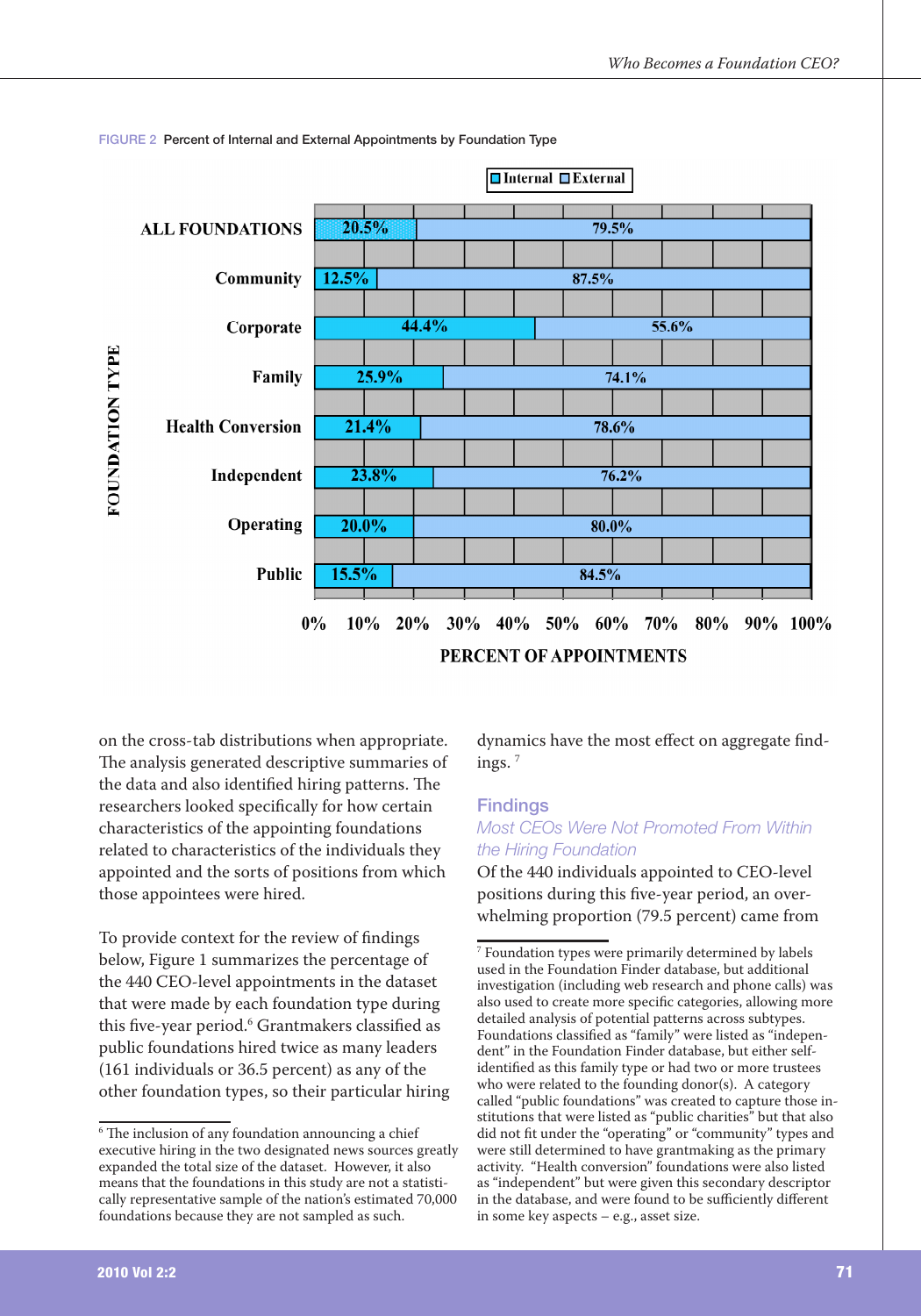| <b>ASSET SIZE</b> |      | <b>APPOINTMENT</b> | <b>TOTAL</b>   |          |        |       |  |
|-------------------|------|--------------------|----------------|----------|--------|-------|--|
| (in millions)     |      | External           |                | Internal |        |       |  |
|                   | $\#$ | %                  | $\#$           | $\%$     | $\#$   | $\%$  |  |
| Less than \$5     | 72   | 20.6               | $\hbox{9}$     | 10.0     | 81     | 18.4  |  |
| $$5 - $9.9$       | 34   | 9.7                | 3              | 3.3      | 37     | 8.4   |  |
| $$10 - $24.9$     | 49   | 14.0               | $\overline{7}$ | 7.8      | 56     | 12.7  |  |
| $$25 - $49.9$     | 35   | 10.0               | 15             | 16.7     | 50     | 11.4  |  |
| $$50 - $99.9$     | 51   | 14.6               | 22             | 24.4     | 73     | 16.6  |  |
| $$100 - $249.9$   | 56   | 16.0               | 10             | 11.1     | 66     | 15.0  |  |
| \$250 or more     | 53   | 15.1               | 24             | 26.7     | 77     | 17.5  |  |
| <b>TOTAL</b>      | 350  | 100.0              | 90             | 100.0    | 440    | 100.0 |  |
|                   |      |                    |                |          |        |       |  |
| STAFF SIZE        | #    | %                  | #              | $\%$     | $\#$   | $\%$  |  |
| Fewer than 5      | 99   | 31.0               | 25             | 29.4     | 124    | 30.7  |  |
| $5 - 9$           | 80   | 25.1               | 21             | 24.7     | 101    | 25.0  |  |
| $10 - 19$         | 55   | 17.2               | 18             | 21.2     | 73     | 18.1  |  |
| $20 - 49$         | 58   | 18.2               | 12             | 14.1     | 70     | 17.3  |  |
| 50 or more        | 27   | 8.5                | 9              | 10.6     | 36     | 8.9   |  |
| <b>TOTAL</b>      | 319  | 100.0              | 85             | 100.0    | $404*$ | 100.0 |  |

#### TABLE 1 Foundation Asset and Staff Size by External or Internal Appointment

For asset size, X<sup>2</sup>=23.6, (6 d.f., p=0.00).

For staff size,  $X^2 = 1.62$ , (4 d.f., p=0.81).

\* Foundations for which no information on staff size was available are excluded from this table.

outside of the foundations that hired them (Figure 2). The proportion of external appointments was especially high for community foundations (87.5 percent) and for those classified as public foundations (84.5 percent). These two types of foundations are the ones that usually require the chief executive to do some amount of fund development. Indeed, as described later, community and public foundations were the two types most likely to hire individuals working in development positions, which usually required an external hire. By contrast, corporate foundations appointed the lowest proportion of external candidates; but still, more than half (55.6 percent) of corporate foundation appointees were from outside of the

corporation during the study period.<sup>8</sup>

The analysis also revealed somewhat surprising findings about the propensity of foundations of different sizes - measured either by asset size or staff size - to hire internal versus external CEO candidates. As shown in Table 1, smaller-asset foundations (those with less than \$25 million in assets) were much more likely to hire externally

<sup>&</sup>lt;sup>8</sup> Note that appointments were considered "internal" if the individual was hired from within the same grantmaking institution or from within another entity under the same broad organizational umbrella. This includes individuals appointed from elsewhere in a corporation to head that company's foundation. In large corporations, then, the pool of "internal" CEO candidates would be larger than the size of the corporate foundation staff might indicate.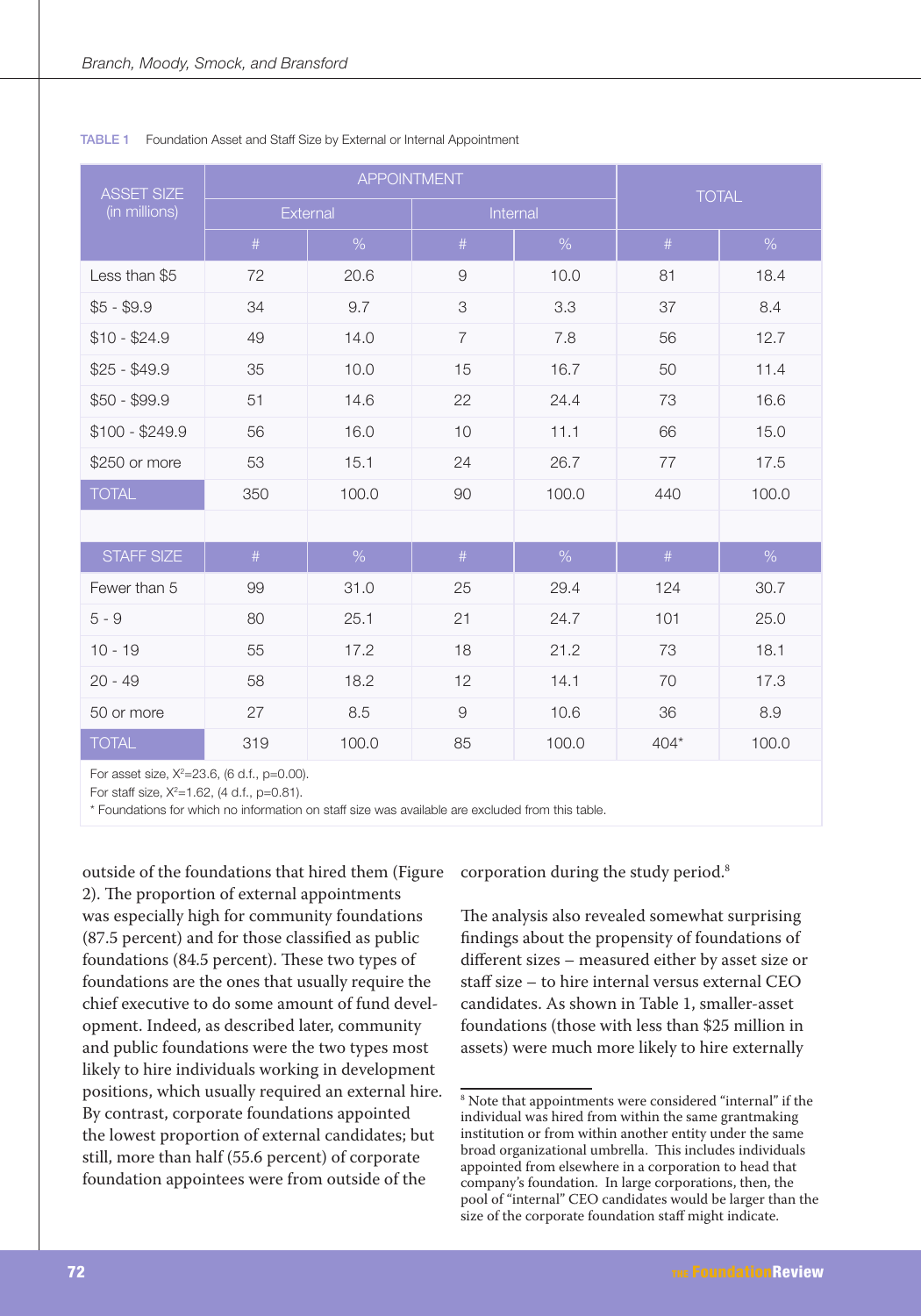| RACE/               |                | <b>APPOINTMENT</b> |                | <b>TOTAL</b> |        |       |  |
|---------------------|----------------|--------------------|----------------|--------------|--------|-------|--|
| <b>ETHNICITY</b>    |                | External           |                | Internal     |        |       |  |
|                     | #              | %                  | #              | %            | #      | %     |  |
| White/<br>Caucasian | 267            | 81.4               | 63             | 79.8         | 330    | 81.1  |  |
| African<br>American | 34             | 10.4               | 8              | 10.1         | 42     | 10.3  |  |
| Latino/Hispanic     | 19             | 5.8                | 6              | 7.6          | 25     | 6.1   |  |
| Asian American      | $\overline{7}$ | 2.1                | $\overline{2}$ | 2.5          | 9      | 2.2   |  |
| Arab American       | $\mathbf{1}$   | 0.3                | $\overline{0}$ | 0.0          | 1      | 0.3   |  |
| <b>TOTAL</b>        | 328            | 100.0              | 79<br>100.0    |              | $407*$ | 100.0 |  |
|                     |                |                    |                |              |        |       |  |
| <b>GENDER</b>       | $\#$           | $\%$               | $\#$           | %            | $\#$   | %     |  |
| Male                | 190            | 54.4               | 34             | 38.2         | 224    | 51.1  |  |
| Female              | 159            | 45.6               | 55             | 61.8         | 214    | 48.9  |  |
| <b>TOTAL</b>        | 349            | 100.0<br>89        |                | 100.0        | 438*   | 100.0 |  |

#### TABLE 2 Race/Ethnicity and Gender of Appointees by External or Internal Appointment

For race/ethnicity,  $X^2$  is inappropriate because of several low expected values. For gender,  $X^2=7.48$ , (1 d.f., p=0.01). \* Appointees for whom information on race/ethnicity or gender was not available are excluded from this table.

than other foundations, while the largest-asset foundations (\$250 million or more in assets) were the most likely to hire internally. To put these numbers in terms comparable to Figure 2, the smallest-asset foundations hired externally 89.1 percent of the time – this is much higher than the 79.5 percent for all foundations. On the other hand, the largest-asset foundations hired externally 68.8 percent of the time, which is still a considerable percentage but not as large as the total for all foundations

However, perhaps what matters is the size of a foundation's staff rather than its assets. Table 1 provides surprising data on this question: There appears to be no significant differences in the internal hiring patterns of foundations with small versus large staffs. Foundations of all staff sizes hire externally around 80 percent of the time. The reasons for these findings about how a foundation's size affects its internal versus external hiring are likely very complicated and will be an interesting topic for future research.<sup>9</sup>

Another crucial question for this research is whether a candidate's racial and ethnicity identity or gender is a factor in hiring decisions. As shown in Table 2, race and ethnicity do not appear to be a major factor affecting foundations' decisions to hire an internal versus external CEO, except with regard to individuals of Latino/Hispanic ethnicity. While the number of Latino/Hispanic CEOs hired externally during this five-year period (n =19 or 76 percent of Latinos/Hispanics hired) is still much higher than the number hired internally ( $n = 6$  or 24 percent), the difference between these numbers is smaller than for individuals of other racial and ethnic groups.

<sup>&</sup>lt;sup>9</sup> The data for this study clearly overrepresented the number of foundations that have any paid staff at all, but that is unavoidable in a study of paid CEOs. The study also includes more foundations with relatively large staffs and large assets than in the general foundation population. Finally, note that chi-squared tests showed the distribution across asset size was significantly different from expected values, while the distribution across staff size was not.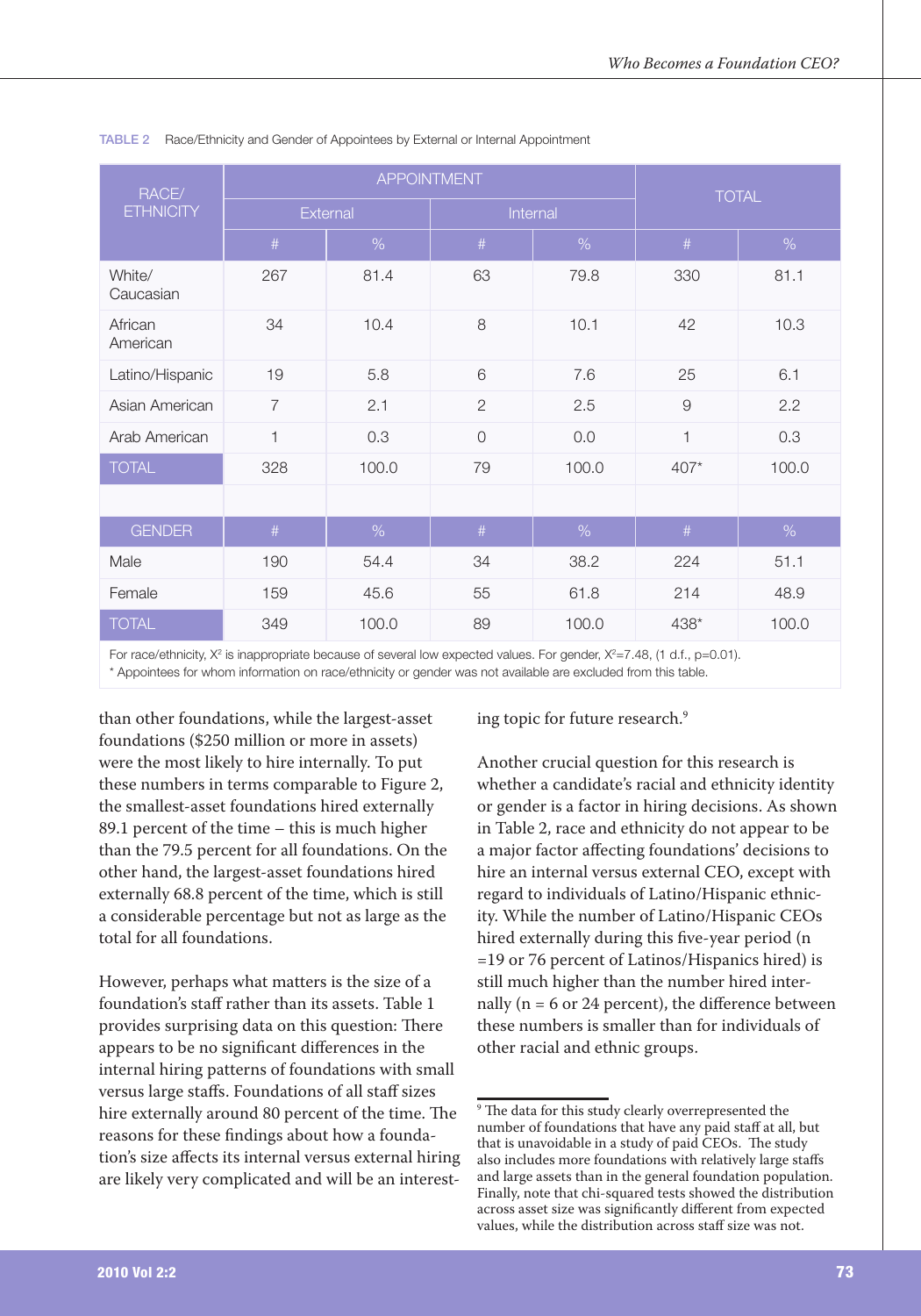| PRIOR ORGANIZATION    |                    | <b>TOTAL</b> |       | <b>TOTAL</b> |       |  |
|-----------------------|--------------------|--------------|-------|--------------|-------|--|
|                       |                    | $\#$         | $\%$  | $\#$         | %     |  |
|                       | Community          | 26           | 5.9   |              |       |  |
|                       | Family             | 24           | 5.5   |              | 33.0  |  |
| Type of<br>Foundation | Independent        | 39           | 8.9   | 145          |       |  |
|                       | <b>Public</b>      | 41           | 9.3   |              |       |  |
|                       | Other              | 15           | 3.4   |              |       |  |
|                       | Nonprofit          | 109          | 24.8  |              |       |  |
|                       | Government         | 24           | 5.4   |              |       |  |
| <b>Nonfoundation</b>  | <b>Business</b>    | 107          | 24.3  | 295          | 67.0  |  |
|                       | <b>Health Care</b> | 18           | 4.1   |              |       |  |
|                       | <b>Higher Ed</b>   | 37           | 8.4   |              |       |  |
| <b>TOTAL</b>          |                    | 440          | 100.0 | 440          | 100.0 |  |

#### **TABLE 3** Prior Organization of Appointees

There are clearer differences in internal appointment patterns by gender. A woman appointed as a foundation CEO was much more likely than a man to have been hired from within the same foundation, even though there were still many more female executives hired externally than internally. In fact, while 48.9 percent of all appointees were women, 61.8 percent of all internal appointees were women. One possible explanation for this finding is that foundation trustees or search committees looking to hire a CEO feel more comfortable with female candidates - or Latina/Hispanic candidates - if these candidates are familiar and already proven within the institution.

Overall, the most significant finding is the overwhelming proportion of external CEOs hired across all types of foundations and across all racial and ethnic groups and genders. Even more dramatic, the proportion of external appointments grew steadily larger in each successive year of the study period; and over five years these increases added up. In 2004, 73.4 percent of CEO appointments were external. In 2008, 84.7 percent were external. This is a clear trend away from internal foundation CEO appointments and may reveal emerging changes in the career pathways

#### for foundation employees.

## Most CEOs Were Hired From Outside the Philanthropic Field

Closely related to the question of whether foundations hired their new CEOs internally or not is whether they hired from within the philanthropic field - whether foundations chose CEOs who were already working for a grantmaking institution. Answering this question will provide further insight into the skill set and experience that foundations seek in their top-level executive. The analysis of these 440 appointees over five years looked closely at the specific prior industry in which the appointees were employed when hired. The findings, overall, mirrored those above.

Most of the new hires (67 percent) had not worked for a foundation in their prior job (Table 3). This total of 33 percent hired from within philanthropy was less than in previous studies (Burbridge et al., 2002; Frumkin, 1999). Of those CEOs in this data not hired from foundations. about 25 percent came from positions in nonprofit organizations, and nearly the same number came from the business sector. In fact, the actual percentages from nonprofits and business are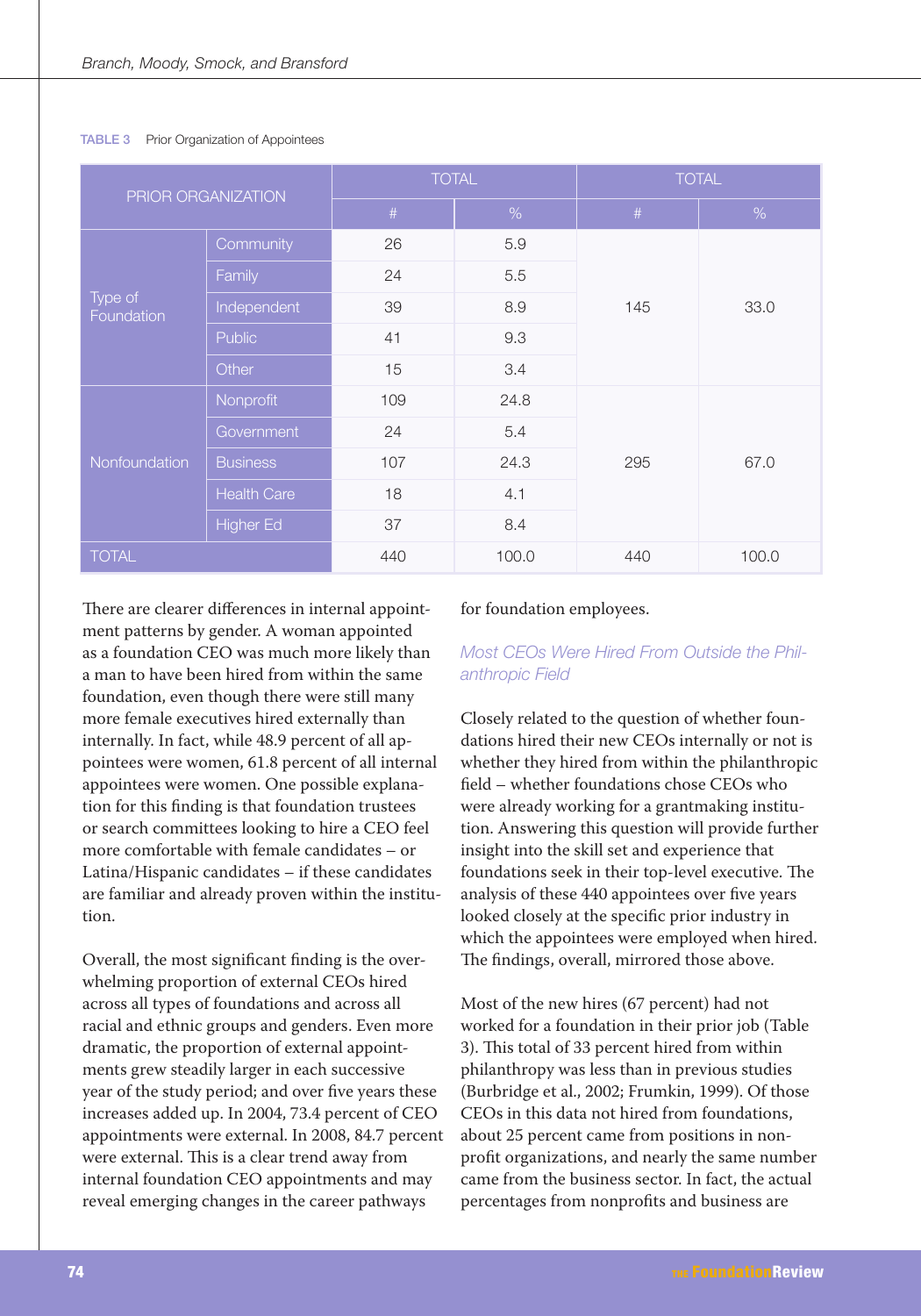| <b>PRIOR</b><br><b>ORGANIZATION</b> |     | <b>APPOINTMENT</b> | <b>TOTAL</b> |          |     |       |  |  |  |
|-------------------------------------|-----|--------------------|--------------|----------|-----|-------|--|--|--|
|                                     |     | External           |              | Internal |     |       |  |  |  |
|                                     | #   | %                  | #            | %        | #   | %     |  |  |  |
| Foundation                          | 71  | 20.3               | 74           | 82.2     | 145 | 33.0  |  |  |  |
| Nonfoundation                       | 279 | 79.7               | 16           | 17.8     | 295 | 67.0  |  |  |  |
| <b>TOTAL</b>                        | 350 | 100.0              | 90           | 100.0    | 440 | 100.0 |  |  |  |
| $X^2 = 124.0$ , (1 d.f., p=0.00).   |     |                    |              |          |     |       |  |  |  |

#### TABLE 4 Appointee's Prior Organization by External or Internal Appointment

even higher because many of the organizations classified in the health care and higher education fields were also for-profit or nonprofit.

There was some variation by foundation type. Family, health conversion, and independent foundations all hired people working for foundations more than 40 percent of the time. Family foundations were the only type that was actually more likely to hire someone working for a foundation (51.9 percent) than someone working elsewhere. Family foundations were also considerably more inclined to hire people who had been working in family foundations. This strong preference for hiring from similar foundations was also the case for other types, particularly community and public foundations.

On the other hand, operating foundations only hired a new chief executive who had been working for a foundation 13.3 percent of the time, and nearly half of all operating foundation CEOs were hired from nonprofit organizations. Taken together, these findings suggest that what matters the most to a hiring foundation is not whether the new chief executive has grantmaking experience per se, but whether she has grantmaking experience or executive skills that are specifically relevant to that particular type of foundation.

As shown in Table 4, of the relatively small number of new hires (145) working for a foundation when hired, a little more than half (74) were appointed from within the same organization. And overall, nearly 80 percent of the new hires came from outside of the foundations that hired

them and outside of philanthropy.<sup>10</sup> These findings indicate that the majority of newly appointed executives are "outsiders," coming to their new leadership role not only from another organization but from another field. This provides further powerful evidence of just how difficult it is to achieve a leadership position from within the philanthropic field.

Foundation size appears to effect whether a foundation hires from within the field. But as with the results for internal hiring described in the previous section, it is the size of a foundation's assets that seem to be a predictor, not staff size. And assets matter in a similar way. The smallestasset foundations (less than \$5 million) appointed more outsiders - they hired a CEO that had been working for a grantmaker only 22.2 percent of the time. The largest-asset foundations (\$250 million or more), on the other hand, hired from a grantmaker almost half of the time (48 percent), which is considerably above the norm.

The findings about gender are also similar to those reported for internal versus external hiring (Table 5). Women appointed as foundation chief executives were surprisingly more likely than men (58.3 percent versus 41.7 percent) to have come from a prior position in a foundation. This seems to reinforce the interpretation that decision makers are more confident that a man from outside of the field – versus women from outside – can take on a foundation leadership role without having

<sup>&</sup>lt;sup>10</sup> The 16 individuals listed in Table 4 who are considered internal appointments but who also were not working for a foundation had worked for another entity under an organizational umbrella and were then tapped to lead that organization's grantmaking entity.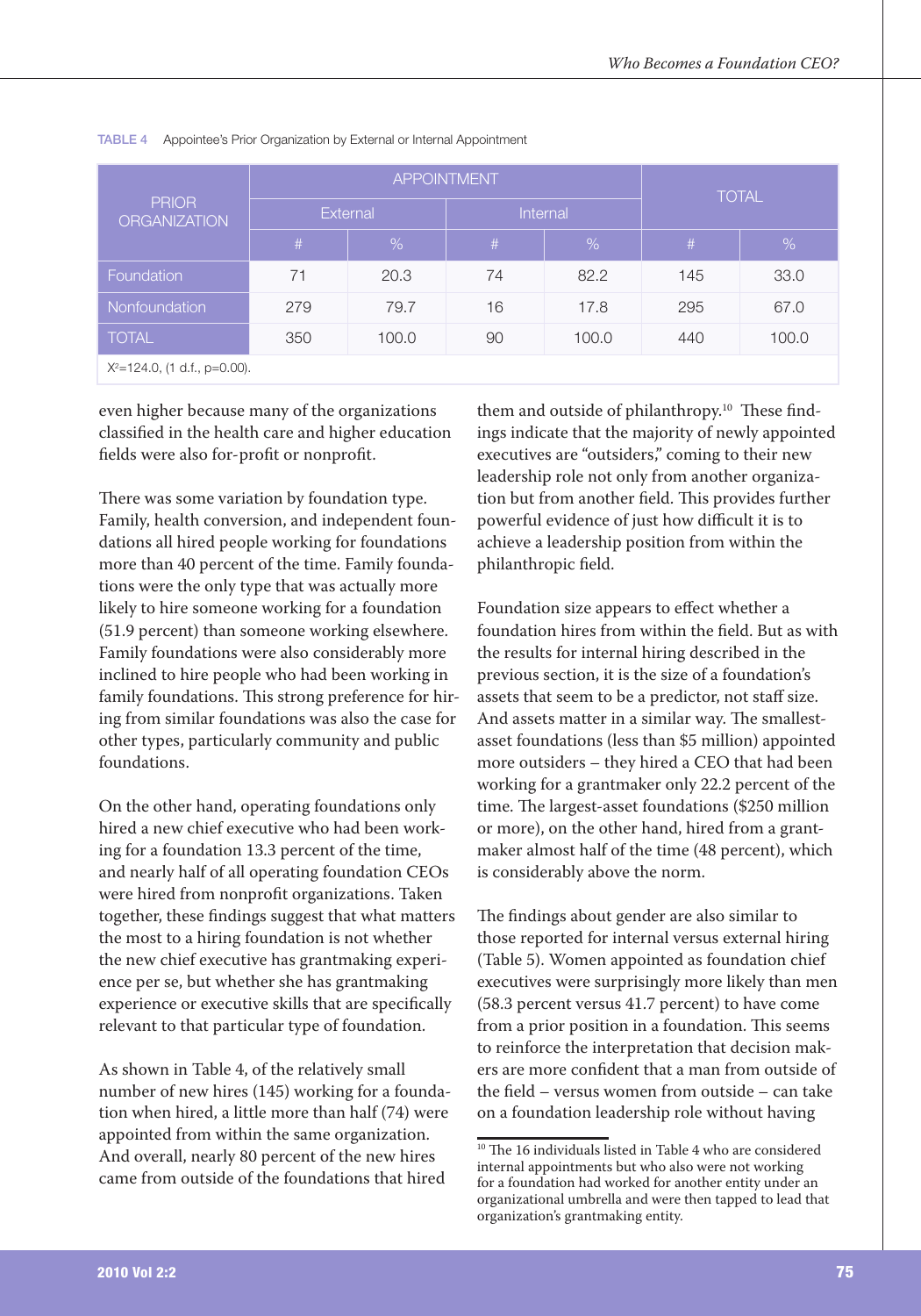| RACE/               |                | PRIOR ORGANIZATION | <b>TOTAL</b>   |       |              |       |  |
|---------------------|----------------|--------------------|----------------|-------|--------------|-------|--|
| <b>ETHNICITY</b>    |                | Foundation         | Non-Foundation |       |              |       |  |
|                     | $\#$           | %                  | #              | %     | #            | $\%$  |  |
| White/<br>Caucasian | 104            | 78.8               | 226            | 82.2  | 330          | 81.1  |  |
| African<br>American | 16             | 12.1               | 26             | 9.4   | 42           | 10.3  |  |
| Latino/Hispanic     | 8              | 6.1                | 17             | 6.2   | 25           | 6.1   |  |
| Asian American      | $\overline{4}$ | 3.0                | 5              | 1.8   | 9            | 2.2   |  |
| Arab American       | $\overline{0}$ | 0.0                | $\mathbf{1}$   | 0.4   | $\mathbf{1}$ | 0.3   |  |
| <b>TOTAL</b>        | 132            | 100.0              | 275<br>100.0   |       | $407*$       | 100.0 |  |
|                     |                |                    |                |       |              |       |  |
| <b>GENDER</b>       | #              | %                  | #              | %     | #            | %     |  |
| Male                | 60             | 41.7               | 164            | 55.8  | 224          | 51.1  |  |
| Female              | 84             | 58.3               | 130            | 44.2  | 214          | 48.9  |  |
| <b>TOTAL</b>        | 144            | 100.0              | 294            | 100.0 | 438*         | 100.0 |  |

#### TABLE 5 Race/Ethnicity and Gender of Appointee by Appointee Prior Organization

For race/ethnicity, X<sup>2</sup> is inappropriate because of several low expected values.

For gender,  $X^2 = 7.71$ , (1 d.f., p=0.01).

\* Appointees for whom information on race/ethnicity or gender was not available are excluded from this table.

prior foundation experience. Table 5 also shows that there are no noticeable differences across race/ethnicity categories in their percentage hired with foundation experience.

While these findings generally provide bad news for individuals working within the field of philanthropy who aspire to the highest level leadership positions in their field, there is a bit of good news, also. Hiring CEOs from outside philanthropy does not appear to be on the rise in the same way that hiring external to the institution is on the rise. The rate of appointments from nonfoundation positions was about the same during each year of the study period.

#### Most CEOs Had Experience as a Top Executive

A majority (63.4 percent) of the new foundation CEO appointees examined in this study were hired directly from other top executive positions (Figure 3). Nearly 40 percent had held at least one CEO position (their immediately prior job) and

24.5 percent held a vice president or similar position when hired.<sup>11</sup> As one might expect, there is a strong relationship between an individual's level of past executive experience – at least in their immediately prior position and organization – and their success in being selected as a foundation CEO.

As noted earlier, there are a few meaningful differences across foundation types in terms of what experience they seem to look for in a new chief executive. Community and public foundations were more likely than other types to hire individuals working in development positions, which seems logical given the fundraising imperatives of those types of foundations. Also, health

<sup>&</sup>lt;sup>11</sup> The "chief executive" classification included some individuals who were serving as publicly elected officials as well as some who had been acting or interim CEOs. The "other executive/VP" classification did not include vice residents of development/advancement or vice presidents of programs - those individuals were classified as "development" staff" or "grant program staff," respectively.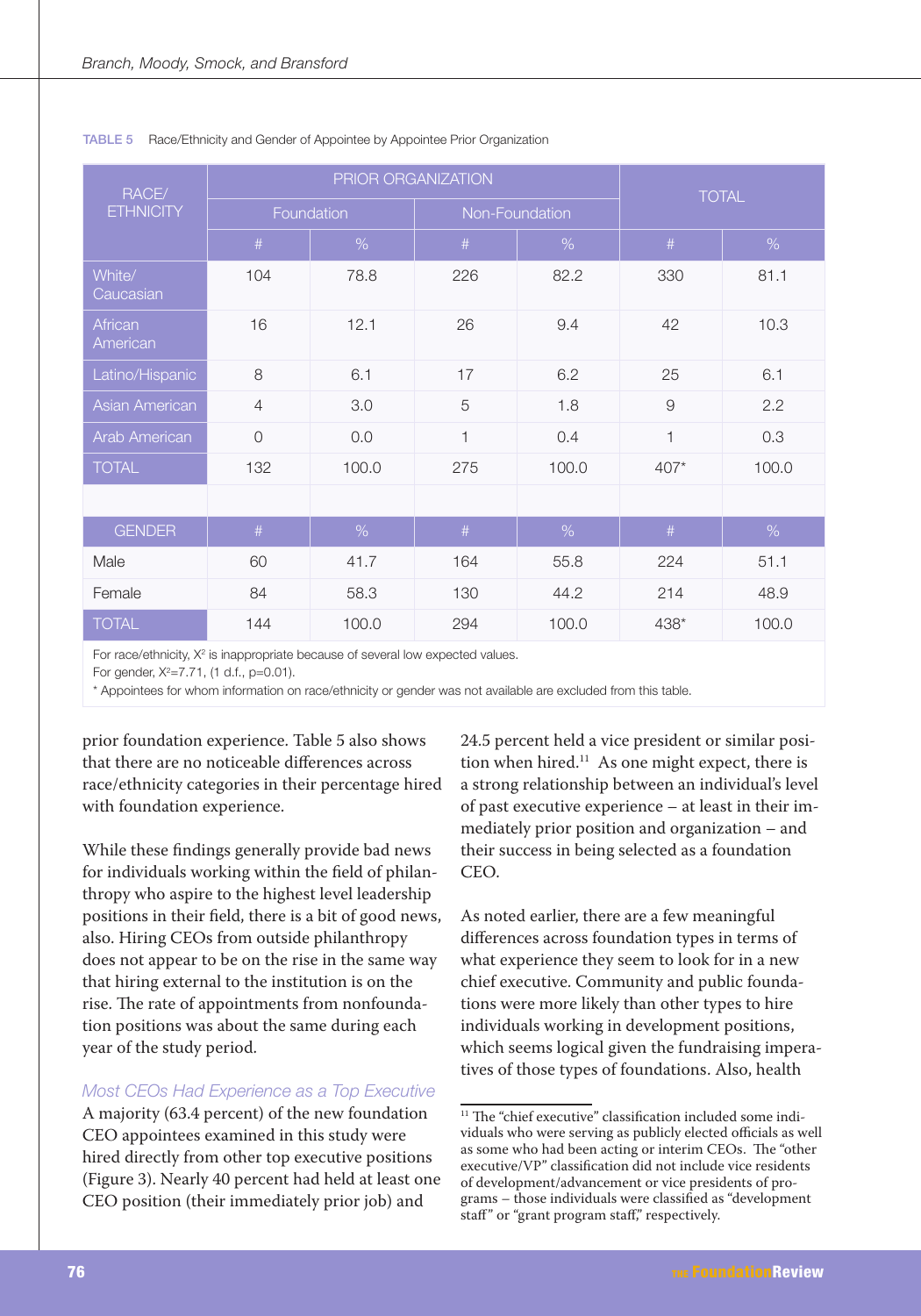#### FIGURE 3 Prior Position of Appointees



conversion foundations appear to be particularly interested in hiring chief or vice president-level executives - they hired 78.5 percent from those two positions.

The number of appointees selected from positions in the grant-program staff of a foundation is particularly important given the interest in the career pathways within foundations and within the philanthropic field. The fact that 9.1 percent

of new chief executives were hired from this position is worth noting. Family foundations were a bit more inclined than other types to elevate grant-program staff to the CEO position. However, every type of foundation still hired more individuals currently working as a chief executive than in any other position.

The specific prior position of the appointee, and the experience that this suggests to those making

|  |  |  |  | TABLE 6 Prior Position of Appointee by External or Internal Appointment |
|--|--|--|--|-------------------------------------------------------------------------|
|--|--|--|--|-------------------------------------------------------------------------|

|                                     |              | <b>APPOINTMENT</b> | <b>TOTAL</b>   |       |     |       |  |
|-------------------------------------|--------------|--------------------|----------------|-------|-----|-------|--|
| <b>PRIOR</b><br><b>ORGANIZATION</b> |              | External           | Internal       |       |     |       |  |
|                                     | #            | $\%$               | #              | %     | #   | %     |  |
| <b>Chief Executive</b>              | 155          | 44.3               | 16             | 17.8  | 171 | 38.9  |  |
| Other Exec/VP                       | 71           | 20.3               | 37             | 41.1  | 108 | 24.5  |  |
| Director/Manager                    | 42           | 12.0               | 12             | 13.4  | 54  | 12.3  |  |
| Grant-Prog Staff                    | 20           | 5.7                | 20             | 22.2  | 40  | 9.1   |  |
| Development Staff                   | 32           | 9.1                | 3              | 3.3   | 35  | 7.9   |  |
| Professional                        | 8.6<br>30    |                    | $\overline{2}$ | 2.2   | 32  | 7.3   |  |
| <b>TOTAL</b>                        | 350<br>100.0 |                    | 90             | 100.0 |     | 100.0 |  |

 $X^2 = 54.2$ , (5 d.f., p=0.00).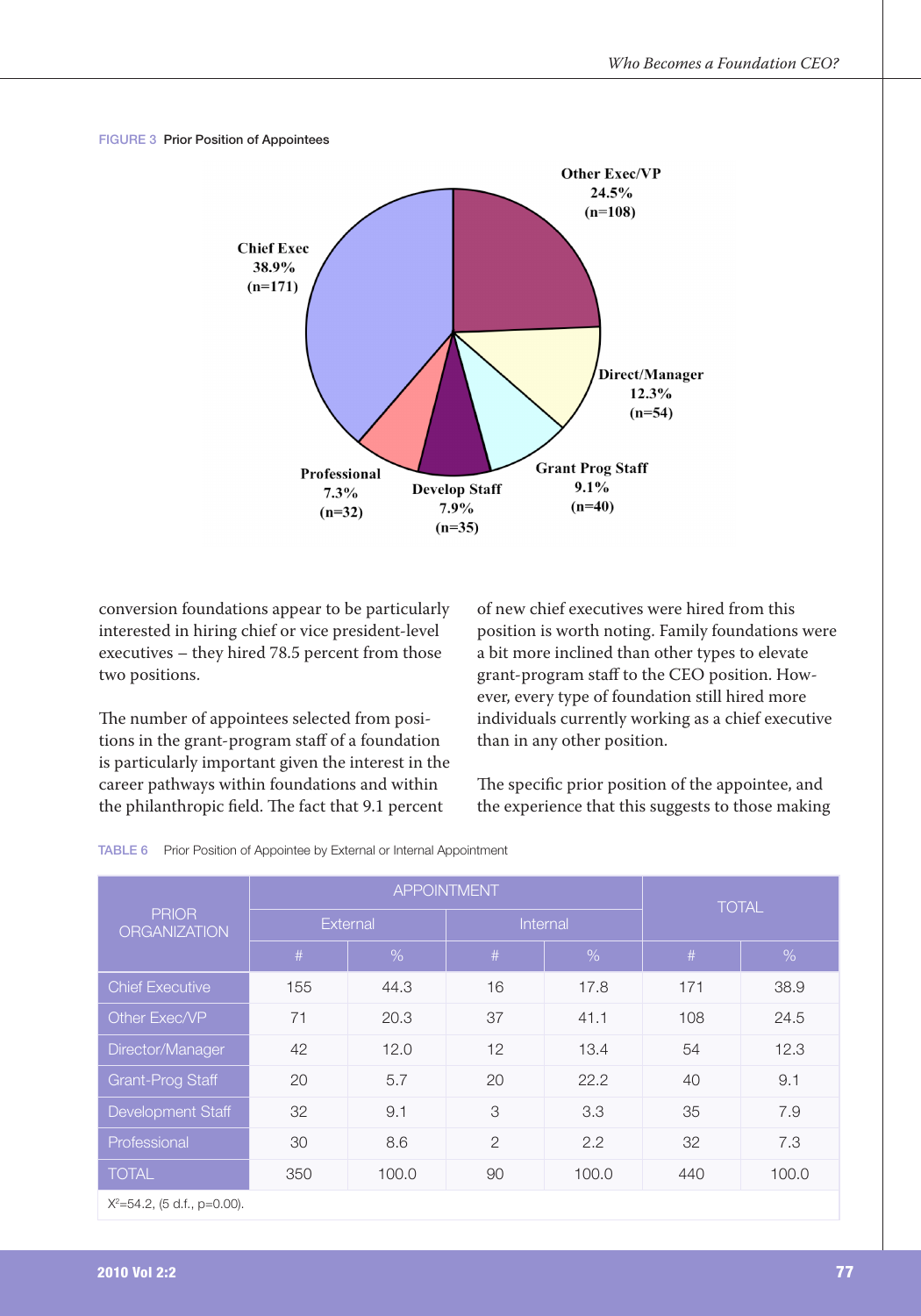|                                                                                              |                | PRIOR POSITION            |              |             |                |                      |                      |       |              |             |                |       |              |              |
|----------------------------------------------------------------------------------------------|----------------|---------------------------|--------------|-------------|----------------|----------------------|----------------------|-------|--------------|-------------|----------------|-------|--------------|--------------|
| RACE/<br><b>ETHNICITY</b>                                                                    |                | Chief<br><b>Executive</b> | VP           | Other Fxec/ |                | Director/<br>Manager | Grant-<br>Prog Staff |       | <b>Staff</b> | Development | Professional   |       |              | <b>TOTAL</b> |
|                                                                                              | #              | %                         | #            | %           | $\#$           | %                    | #                    | %     | #            | %           | $\#$           | %     | #            | %            |
| White/Caucasian                                                                              | 137            | 84.6                      | 79           | 81.5        | 34             | 69.4                 | 24                   | 63.1  | 30           | 96.8        | 26             | 86.7  | 330          | 81.1         |
| African American                                                                             | 12             | 7.4                       | 11           | 11.3        | 11             | 22.4                 | 6                    | 15.8  | $\circ$      | 0.0         | $\overline{c}$ | 6.7   | 42           | 10.3         |
| Latino/Hispanic                                                                              | 8              | 4.9                       | 6            | 6.2         | $\overline{4}$ | 8.2                  | 5                    | 13.2  | $\mathbf{1}$ | 3.2         | $\mathbf{1}$   | 3.3   | 25           | 6.1          |
| <b>Asian American</b>                                                                        | $\overline{4}$ | 2.5                       | $\mathbf{1}$ | 1.0         | $\circ$        | 0.0                  | 3                    | 7.9   | $\circ$      | 0.0         | $\mathbf{1}$   | 3.3   | 9            | 2.2          |
| Arab American                                                                                | $\overline{1}$ | 0.6                       | $\circ$      | 0.0         | $\circ$        | 0.0                  | $\circ$              | 0.0   | $\circ$      | 0.0         | $\circ$        | 0.0   | $\mathbf{1}$ | 0.3          |
| <b>TOTAL</b>                                                                                 | 162            | 100.0                     | 97           | 100.0       | 49             | 100.0                | 38                   | 100.0 | 31           | 100.0       | 30             | 100.0 | $407*$       | 100.0        |
|                                                                                              |                |                           |              |             |                |                      |                      |       |              |             |                |       |              |              |
| <b>GENDER</b>                                                                                |                |                           |              |             |                |                      |                      |       |              |             |                |       |              |              |
| Male                                                                                         | 97             | 56.7                      | 49           | 45.8        | 27             | 50.0                 | 15                   | 37.5  | 15           | 44.1        | 21             | 65.6  | 224          | 51.1         |
| Female                                                                                       | 74             | 43.3                      | 58           | 54.2        | 27             | 50.0                 | 25                   | 62.5  | 19           | 55.9        | 11             | 34.4  | 214          | 48.9         |
| <b>TOTAL</b>                                                                                 | 171            | 100.0                     | 107          | 100.0       | 54             | 100.0                | 40                   | 100.0 | 34           | 100.0       | 32             | 100.0 | 438*         | 100.0        |
| For a contribution. A/9 to to concertain to contract of contract form characteristic clients |                |                           |              |             |                |                      |                      |       |              |             |                |       |              |              |

#### TABLE 7 Race/Ethnicity and Gender of Appointee by Prior Position of Appointee

For race/ethnicity,  $X^2$  is inappropriate because of several low expected values.

For gender,  $X^2 = 9.72$ , (5 d.f., p=0.08).

\* Appointees for whom information on race/ethnicity or gender was not available are excluded from this table.

the hiring decisions, might help explain the results about internal versus external appointments in general. Table 6 presents some fairly stark and significant findings in this regard. It makes sense that new CEOs hired from chief executive positions were external hires, but this category does not alone explain the high number of external appointments. Individuals hired from development positions and professional roles were nearly all external as well. Recall that the two types of foundations that made the most CEO appointments public and community - were also the most likely to hire from development positions.

This can also help explain the large number of appointees from the nonprofit sector, in which individuals were disproportionately working in development. Further, Table 6 shows how the grant-program staffers who are tapped to become CEOs are split evenly between internal and external hires, which mean they are involved in more internal hires than the norm. This suggests that there is some sort of internal, program-oriented

career ladder in some foundations, even if it is still a less likely path to the CEOs office than some others.

Once again, foundation size mattered for this dimension of hiring patterns; and once again, foundation asset size mattered most. Largerasset foundations hired a high percentage of chief executives, but also a higher percentage of grant-program staff than smaller-asset foundations, which further bolsters the conclusion that internal hiring is most robust in the largest-asset foundations. Smaller-asset foundations were more likely to hire development staff and professionals - again, this is consistent with the more external hiring tendencies of smaller-asset foundations. Staff size mattered less than asset size. with one exception: Foundations with the smallest staffs (fewer than five) were more likely to hire individuals currently in grant-program, development, and director/manager positions. Many of these foundations are appointing individuals to what will be their first chief executive position,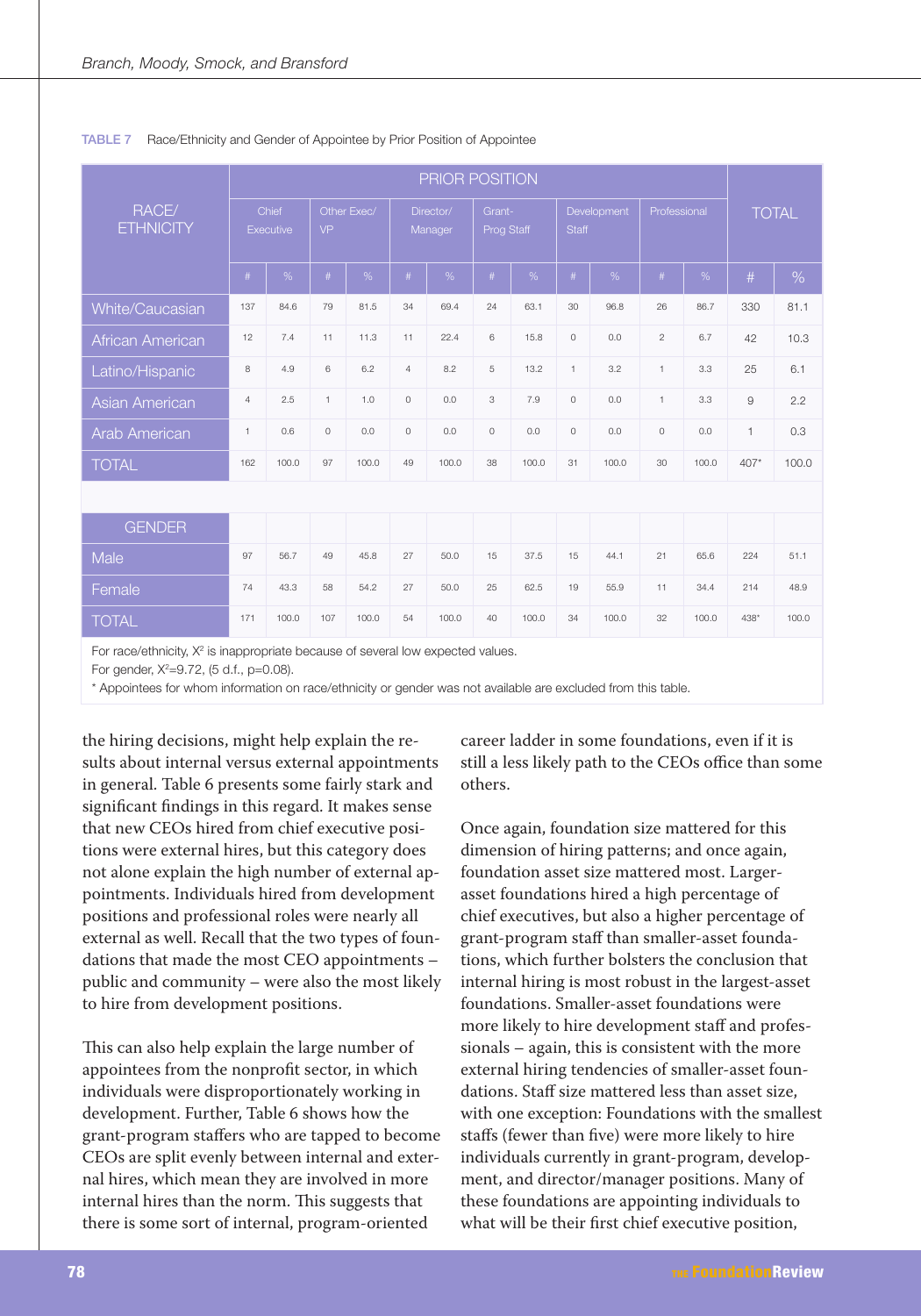| RACE/            |                | <b>GENDER</b> |                | <b>TOTAL</b>  |        |       |  |
|------------------|----------------|---------------|----------------|---------------|--------|-------|--|
| <b>ETHNICITY</b> | Male           |               |                | Female        |        |       |  |
|                  | $\#$           | $\%$          | #              | $\frac{9}{6}$ | #      | $\%$  |  |
| White/Caucasian  | 186            | 86.5          | 144            | 75.0          | 330    | 81.1  |  |
| African American | 14<br>6.5      |               | 28             | 14.6          | 42     | 10.3  |  |
| Latino/Hispanic  | 10             | 4.6           | 15             | 7.8           | 25     | 6.1   |  |
| Asian American   | $\overline{4}$ | 1.9           | 5              | 2.6           | 9      | 2.2   |  |
| Arab American    | 1<br>0.5       |               | $\overline{O}$ | 0.0           | 1      | 0.3   |  |
| <b>TOTAL</b>     | 215<br>100.0   |               | 192            | 100.0         | $407*$ | 100.0 |  |

#### TABLE 8 Race/Ethnicity of Appointee by Gender of Appointee

X<sup>2</sup> is inappropriate because of several low expected values.

\* Appointees for whom information on race/ethnicity or gender was not available are excluded from this table.

even if they will be chief executive of an organization with a very small staff.

Finally, Table 7 provides fascinating evidence that race, ethnicity, and gender affect how individuals with different types of experience get hired as new CEOs. First, white men comprised the majority of chief executives hired (usually externally) as new foundation leaders. All but one of the individuals hired from development positions were white, and 55.9 percent of them were women. On the other hand, a disproportionate percentage of the grant-program staff who go on to become CEOs were African American and Latino or Hispanic, and also female, which follows much previous research suggesting greater diversity at the program officer level (Chao et al., 2008; Council on Foundations, 2009).

There was a higher incidence of African Americans stepping up from the director/manager level to CEO, and there were more women than men hired as vice presidents. These findings together suggest that if women and individuals from racially and ethnically diverse backgrounds want to advance to the CEO level in philanthropy, they have a good path to do so through the mid-level executive positions within foundations.<sup>12</sup> This also leads to the conclusion that one way to increase

the diversity of foundation leadership are to focus on hiring from these mid-level positions.

#### About 19 Percent of CEOs Were From Diverse Racial/Ethnic Groups: Nearly Half Were Women

As shown in several previous tables, four out of five (81.1 percent) newly appointed chief executives were Caucasian. This means nearly 19 percent were from diverse racial and ethnic groups - 10.3 percent were African American and just under 9 percent represented three other groups (6.1 percent Latino/Hispanic, 2.2 percent Asian American, 0.3 percent Arab American). In addition, almost half (48.9 percent) of the new chief executives were women. Overall, 45.7 percent of the new CEOs hired between 2004 and 2008 were white men, and so more than half of them were either women or people of color (or both). It is particularly important to note the absence of individuals from other common racial and ethnic groups, such as American Indian or Pacific Islander.<sup>13</sup>

A recent report (Council on Foundations, 2009) found that members of diverse racial and ethnic groups made up only 6.8 percent of CEOs of the

<sup>&</sup>lt;sup>12</sup> Note, however, that the findings for gender in Table 7 are slightly below the  $p < 0.05$  significance threshold.

<sup>&</sup>lt;sup>13</sup> It is likely that other methods of identifying executive appointments, such as direct outreach to racial, ethnic, and tribal philanthropists and other grassroots contact, may have found individuals from these groups, as well as additional ones from other racially and ethnically diverse groups.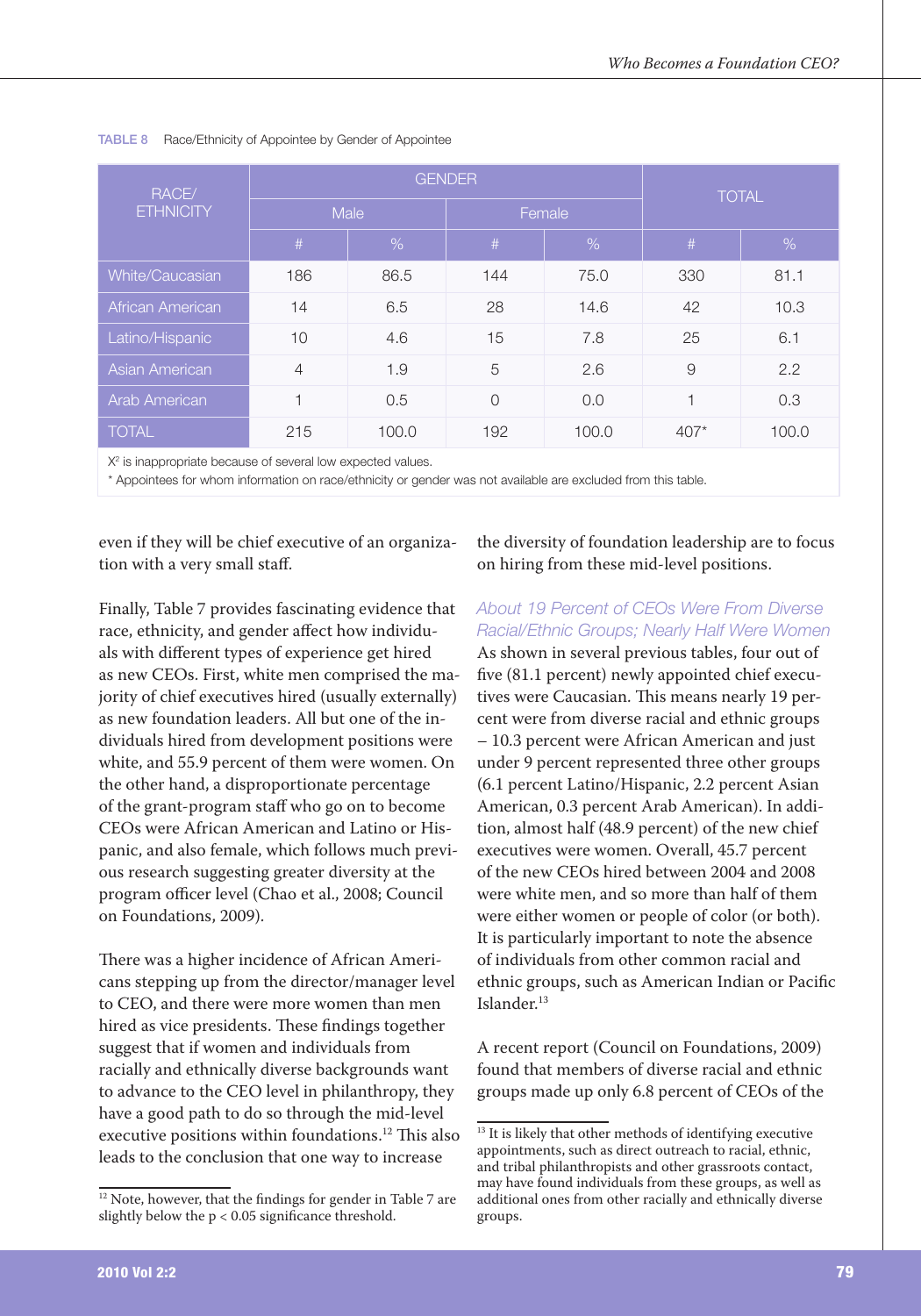| <b>ASSET SIZE</b> |      | <b>GENDER</b> |        | <b>TOTAL</b> |        |       |  |
|-------------------|------|---------------|--------|--------------|--------|-------|--|
| (in millions)     |      | Male          | Female |              |        |       |  |
|                   | $\#$ | %             | $\#$   | %            | #      | %     |  |
| Less than \$5     | 31   | 13.9          | 50     | 23.4         | 81     | 18.5  |  |
| $$5 - $9.9$       | 20   | 8.9           | 16     | 7.5          | 36     | 8.2   |  |
| $$10 - $24.9$     | 24   | 10.7          | 32     | 14.9         | 56     | 12.8  |  |
| $$25 - $49.9$     | 22   | 9.8           | 28     | 13.1         | 50     | 11.4  |  |
| $$50 - $99.9$     | 33   | 14.7          | 39     | 18.2         | 72     | 16.4  |  |
| $$100 - $249.9$   | 44   | 19.7          | 22     | 10.3         | 66     | 15.1  |  |
| \$250 or more     | 50   | 22.3          | 27     | 12.6         | 77     | 17.6  |  |
| <b>TOTAL</b>      | 224  | 100.0         | 214    | 100.0        | 438*   | 100.0 |  |
|                   |      |               |        |              |        |       |  |
| <b>STAFF SIZE</b> | $\#$ | $\%$          | $\#$   | $\%$         | $\#$   | %     |  |
| Fewer than 5      | 44   | 21.1          | 80     | 41.5         | 124    | 30.8  |  |
| $5 - 9$           | 53   | 25.4          | 46     | 23.8         | 99     | 24.6  |  |
| $10 - 19$         | 40   | 19.1          | 33     | 17.1         | 73     | 18.2  |  |
| $20 - 49$         | 46   | 22.0          | 24     | 12.4         | 70     | 17.4  |  |
| 50 or more        | 26   | 12.4          | 10     | 5.2          | 36     | 9.0   |  |
| <b>TOTAL</b>      | 209  | 100.0         | 193    | 100.0        | $402*$ | 100.0 |  |

#### TABLE 9 Foundation Asset and Staff Size by Gender of Appointee

For asset size, X<sup>2</sup>=21.3, (6 d.f., p=0.00).

For staff size,  $X^2 = 25.0$ , (4 d.f., p=0.00).

\* Foundations for which no information on staff size was available and appointees from whom information on gender was not available are excluded from this table.

850 foundations responding to the survey, and 55.2 percent of CEOs were women. The figures from the current analysis of new chief executive appointments suggest that recent hiring trends might be increasing the racial and ethnic diversity of CEOs, but perhaps decreasing the number of women. While the limits of both sources of data should be kept in mind, these findings imply that there is a considerable demographic shift going on in the ranks of top-level foundation leadership.

Additional data from this analysis also hint at a slight decrease in women CEO appointments. In each of the first three years of this analysis (2004-2006), women appointees actually outnumbered men, which confirm available data on current

CEOs. Then in 2007, 57.1 percent of appointees were male, and in 2008 55.1 percent were. The reasons for this dramatic shift are unclear and there is no confirmation that it is a real trend. Also, there was not the same type of clear shift in any racial/ethnic category except for Latino/Hispanic, which also increased considerably in those final two years  $-$  they represented 10.3 percent of appointees in 2008, but only 2.8 percent in 2004. It will be important to continue tracking these trends.

Table 8 provides further information to help understand these emerging foundation-hiring patterns by race, ethnicity, and gender. This table shows how both race/ethnicity and gender matter,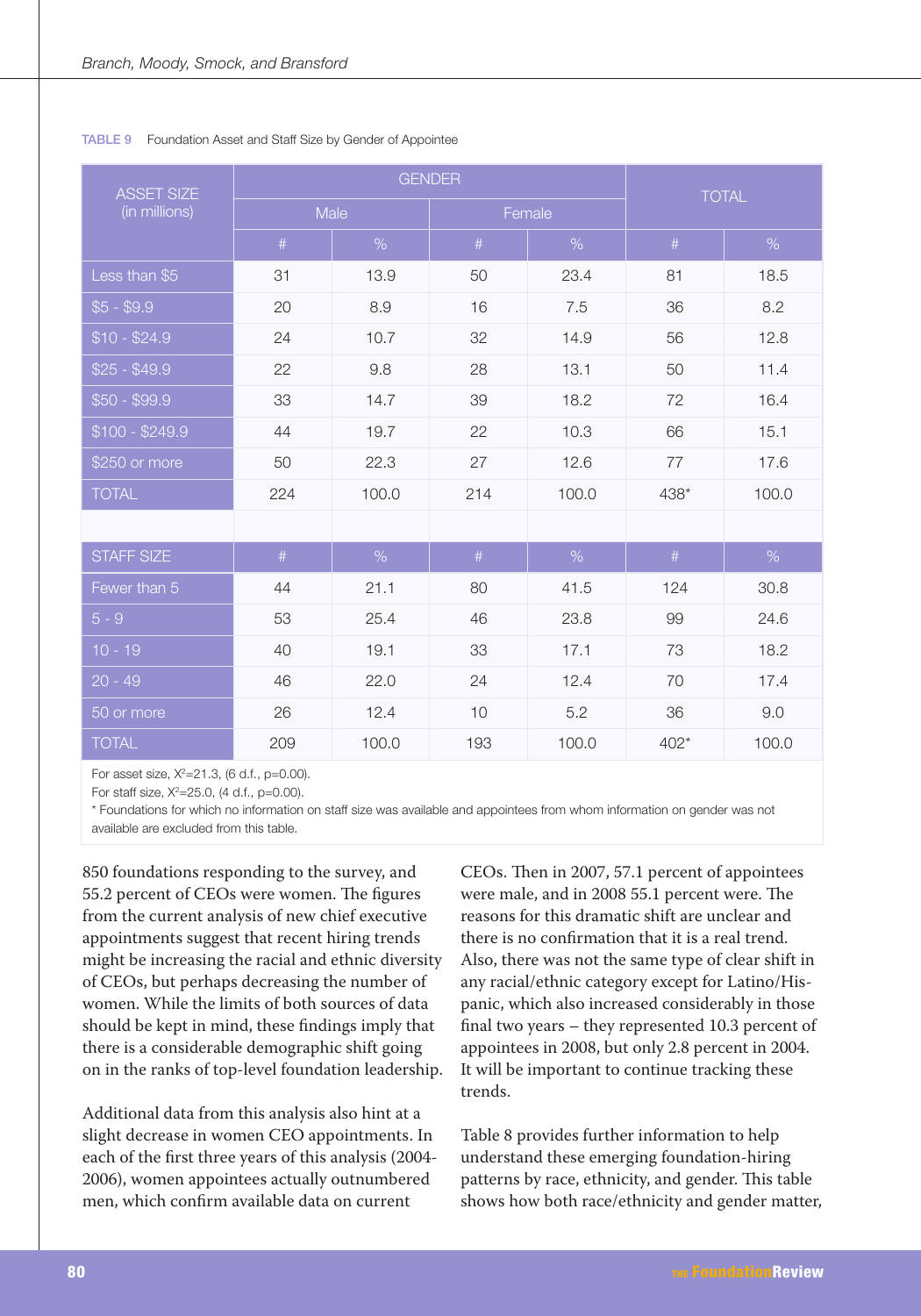and how they might interact. For example, there was more racial and ethnic diversity among the newly hired females than among the newly hired males. In fact, in each racial or ethnic group with the exception of one there were more women than men and about double the overall proportion of the entire dataset.

There were some marked differences in the racial and ethnic makeup of people appointed by various types of foundations. Corporate foundations appointed the highest proportion of individuals with diverse racial and ethnic backgrounds (30.3 percent), while family foundations had the least diverse pool of hires (7.8 percent). These results confirm earlier research (Burbridge et al., 2002). Family foundations have traditionally had few or no staff and deep family involvement, but they are growing in both numbers and professional staff size. It will be important to track if their hiring patterns change.

Foundations of different sizes again showed variations in hiring diverse candidates. Both asset size and staff size clearly mattered for this dimension of hiring, but they seemed to only matter for hiring by gender, not race/ethnicity. Table 9 provides this gender data in relation to both the appointing foundations' asset sizes and staff sizes. Men were considerably more likely to be hired by foundations with large assets and staffs, while women were more likely to be hired by small foundations. Again, these results confirm a long history of previous research on the career paths for women in foundations (e.g., Odendahl, Boris, & Daniels, 1985).

In sum, these findings about the race, ethnicity, and gender of chief executives hired during this five-year study period suggest that the career paths of candidates from diverse backgrounds and of female candidates differ from those of white men. But more research is required to explore this issue and to inform efforts to help increase diverse and inclusive hiring practices in foundations.

## **Conclusion**

This research was intended to provide baseline data and initial analysis of who is selected to lead America's grantmaking institutions. A major goal of the study was to substitute assumptions and anecdotal information with actual data about the appointment of philanthropic leaders, hiring patterns and diversity, and the career pathways to leadership success. This initial study raises new questions for future exploration and research, and also provides useful information to guide the philanthropic community as it develops programs and tools to cultivate potential leaders and increase staff diversity.

The majority (79.5 percent) of the 440 chief executive appointments from 2004 through 2008 analyzed in this study were of individuals outside the institutions hiring them, and also outside the field of philanthropy. The percentage of external hires rose in each successive year of this study. And the percentage of hires from outside philanthropy in this study was even higher than discovered in a 500-person survey from 1999 (Burbridge et al., 2002). In sum, nearly 80 percent of new CEOs came from outside of the foundations that hired them and outside of philanthropy. The analysis also found that the largest-asset foundations hired more internally, while the smallest hired more externally, and asset size mattered more than staff size. Looking at the successful candidates' professional experience, the study provided quantitative verification that foundations are looking for CEOs with proven executive experience, although the type of professional experience varied in important ways across foundation types.

Perhaps the most significant finding of this study was that the percentage of these new CEO hires who were members of diverse racial and ethnic groups (18.9 percent) is quite a bit higher than the overall percentage of those groups among current foundation CEOs, as estimated in recent surveys (Chao et al., 2008; Council on Foundations, 2009). This was especially the case for the Latino/Hispanic group. On the other hand, this study found that less than half of new CEO hires from 2004 through 2008 were women - primarily due to an increase in male appointees in the final two years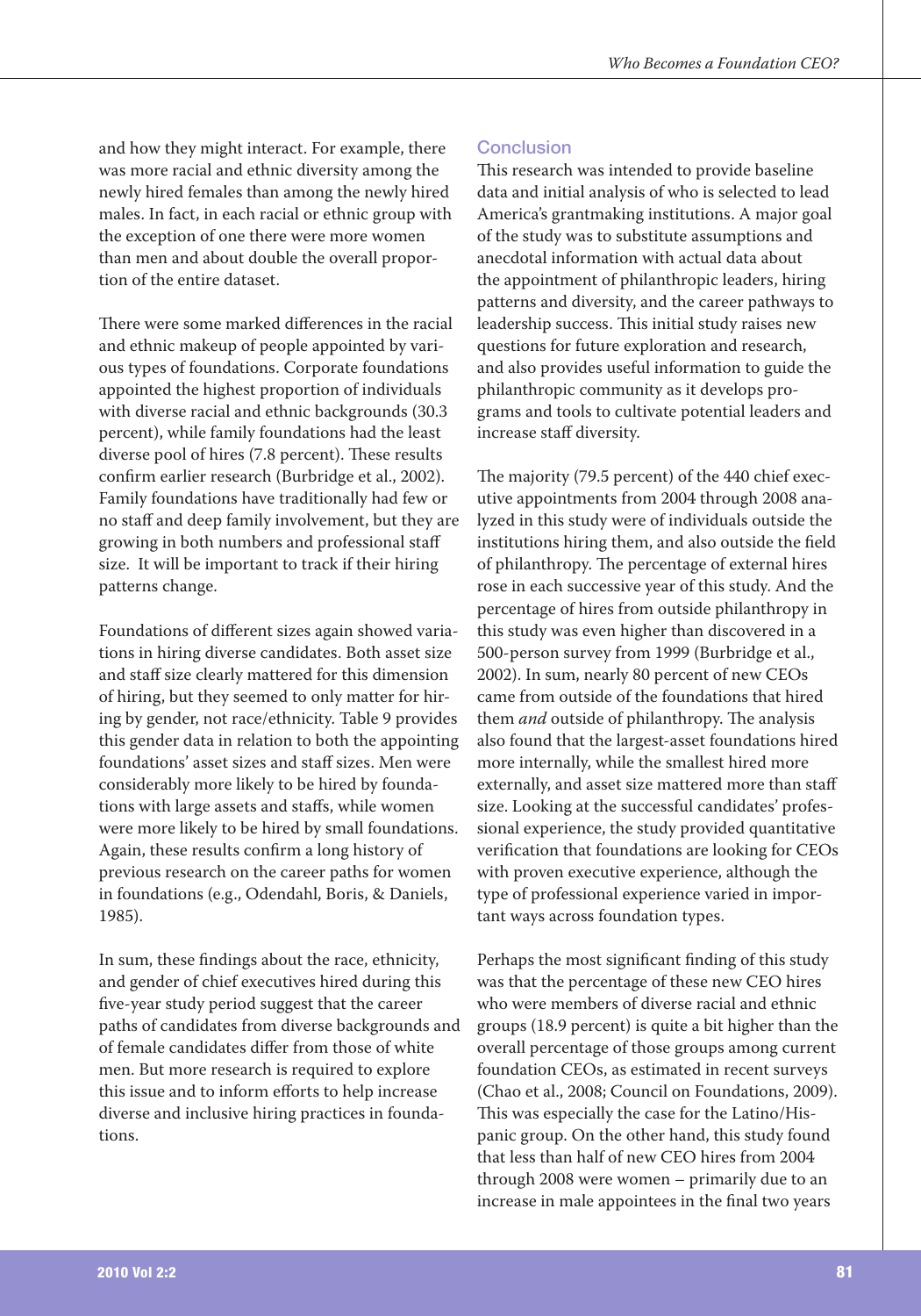of that period - whereas previous surveys had estimated that more than half of current CEOs are women. Foundations in this study also showed some distinctive patterns in hiring new female CEOs - for instance, if they hired a woman, she was more likely than a man to be hired internally or from another foundation.<sup>14</sup>

### **Future Research**

This study provided useful baseline data; however, in order to understand philanthropic leadership, hiring patterns and diversity requires much additional research, particularly on the questions raised by these initial findings. The questions for future research can be grouped into three interconnected areas: the backgrounds and characteristics of the appointees as well as other candidates ("supply" questions), what exactly the variety of hiring foundations are looking for ("demand" questions), and the precise practices used to match this supply to this demand ("process" questions). Questions in each of these areas could be applied to hiring practices of foundation staff at many levels in addition to the chief executive and should be addressed using both quantitative and qualitative methods.

## Supply - The Backgrounds of Appointees and **Other Candidates**

- Is there in fact a demographic shift occurring in top-level philanthropic leadership? Are there increasing numbers of Latino/Hispanic foundations CEOs? Is the shift toward hiring more men really a trend?
- In what ways do the career paths of appointees from diverse backgrounds differ from those of other appointees or candidates? What are the most successful career paths?
- To what extent does a candidate's social capital, social networks (including coaching, professional development, and mentoring), and access to decision makers matter for success in becoming a candidate or being appointed? How do candidates cultivate these factors or use them strategically?
- What are the notable differences in appointees

when compared to the full pool of candidates for a position? Are there important differences related to diversity?

## Demand - What Foundations Want

- In what ways are the growing number of grantmaking institutions – connected to specific racial, ethnic, or tribal populations - hiring differently than other institutions? What about the new kinds of grantmakers such as giving circles?
- Why are women CEOs with grantmaking experience more likely than men to be hired internally?
- What explains the apparently greater preference for external or internal hiring of certain types of foundations? Do different foundation types want different qualities or competencies from candidates and/or is there a core set of leadership competencies desired by all?
- What kinds of grantmaking institutions are more likely to deliberately prepare staff for upward mobility?

## **Process - Hiring Practices**

- How does the demographic composition of the search committee affect the search process and hiring? What differences are observed in hiring practices when a search firm is used? Do different foundations have tendencies in these respects?
- How do factors related to diversity play out in  $\bullet$ the selection process? How does the type of search affect the composition of the candidate pool, especially in terms of diversity?
- How do foundation hiring practices differ by foundation size (asset or staff)? Does this affect what type of search is used or how broad a search is conducted?
- What factors about a candidacy are the most salient in the course of the selection process (e.g., resume, references, diversity, ties to the foundation, other networks)?

The Council on Foundations is conducting a second phase of follow-up research, which will be connected to the Pathways program, to address many of these questions. This research surveys the same cohort of 440 CEO appointments

<sup>&</sup>lt;sup>14</sup> While this analysis looked for possible patterns in CEO hiring by foundations of different ages and in different geographic regions, no notable patterns were found.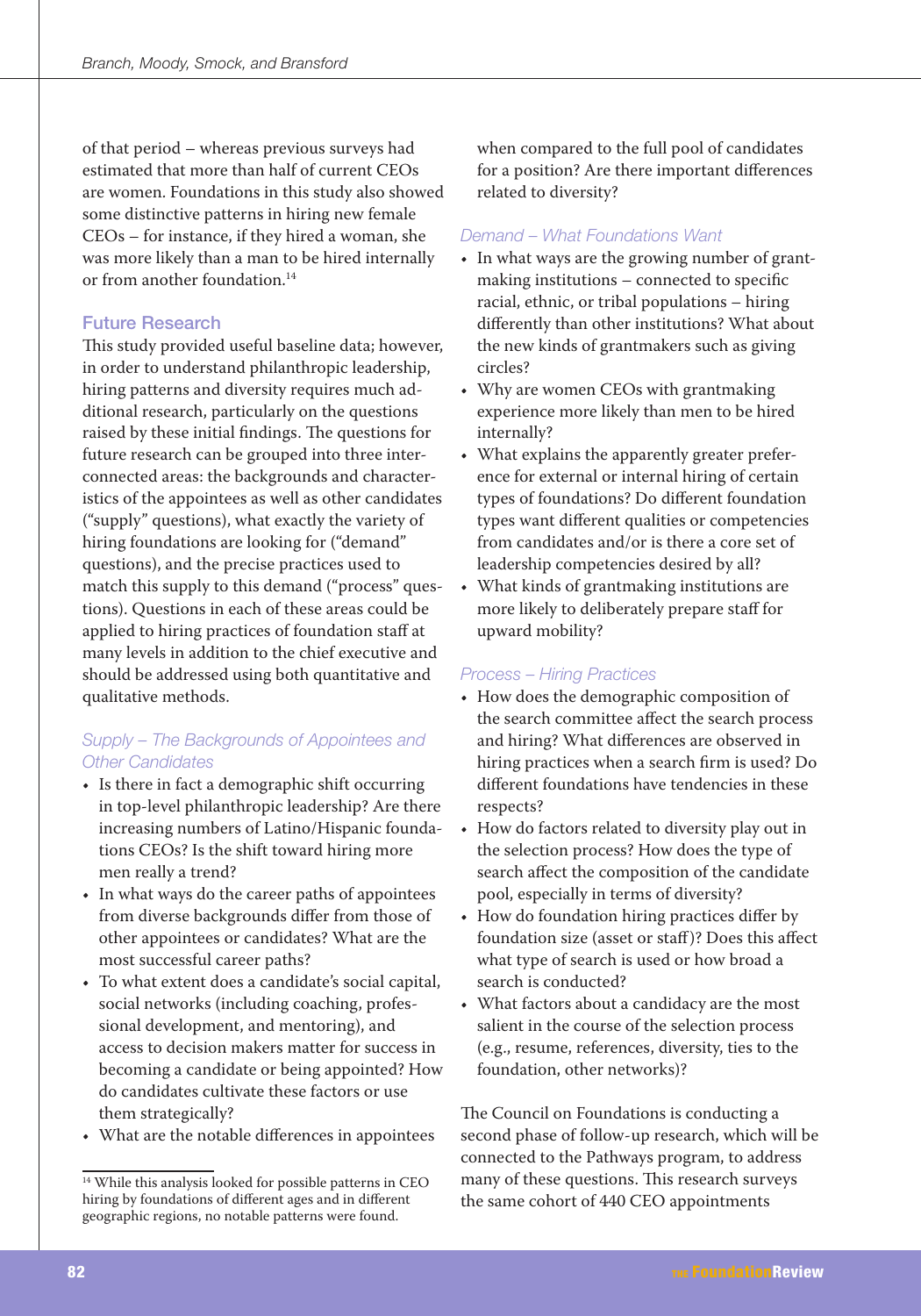(2004-2008) inquiring about their individual demographics and what mattered most for their successful appointment.

## **Implications for the Field**

Philanthropic foundations make essential contributions in the United States and around the world, so it is essential that foundations have effective, culturally competent leaders. Meeting this goal is particularly challenging as the demand for leaders increases, society becomes more diverse, and the field seeks to be more inclusive in its hiring practices. The continued attention and intent in philanthropic leadership is expected to increase.

The results of this baseline study can serve as an information tool for foundation leaders, trustees, search committees, and search firms, and builds upon important previous research and future projects under way by colleague organizations such as the Joint Affinity Groups, regional associations, the Foundation Center, Diversity in Philanthropy Project D5 collaborative, and other funder networks, who are looking for ways to assist foundations in becoming more inclusive in hiring decisions and to cultivate a reliable pipeline of talented leaders. This study can also equip future leadership candidates with the knowledge of the likely career paths into the executive position and help emerging leaders from diverse racial and ethnic backgrounds to understand the most effective strategies for obtaining leadership positions in philanthropy.

This research provides additional evidence for the lack of clear and proven career pathways both within individual foundations and within the philanthropic field as a whole. This study raises several important questions for the field:

- To what extent is specific attention paid to cultivating upward mobility in philanthropic organizations, or are they occurring organically? Is this a shared value among foundation decision makers?
- What impact is the qualitative and quantitative impact resulting from the presence of executives from diverse backgrounds? What does it

mean for grantmaker interaction with grantees?

- How can mobility be encouraged in organizations that are often very small or structurally flat?
- What sorts of mentoring, coaching, or professional development programs are being employed in foundations to cultivate aspiring and emerging leaders as an overall practice?
- Are there leadership initiatives in the corporate, higher education, governmental, or other sectors that the philanthropic sector can adapt to foster more upward movement and retention?
- How can foundations identify and recruit women and individuals from diverse backgrounds who are already working in other sectors or positions?
- Do foundations need to provide a philanthropic orientation to those coming from outside of philanthropy to boost the newcomers' chances for greater success?

## **Acknowledgments**

We thank several colleagues without whom this work would not have been possible: the members of the Council's committee on inclusiveness, who provide quidance and recommendations about the strategic direction of the Council's inclusiveness work; Gwen Pegram, for her excellent research, proofreading, and copyediting skills; Ruth Goins; Sandra Jibrell; Brigette Rouson; Mosaica; members of the Joint Affinity Groups; and the Diversity in Philanthropy Project D5 partners and allies.

## **References**

- BURBRIDGE, L. C., DIAZ, W.A., ODENDAHL, T., & SHAW, A. (2002). The meaning and impact of board and staff diversity in the philanthropic field: Findings from a national study. San Francisco: Joint Affinity Groups.
- CAPEK, M.E.S., & MEAD, M. (2006). Effective philanthropy: Organizational success through deep diversity and gender equality. Cambridge, MA: MIT Press.
- CARSON, E.D. (1994). Diversity and equity among foundation grantmakers. Nonprofit Management & Leadership, 4, 331-344.
- CHAO, J., PARSHALL, J., AMADOR, D., SHAH, M., & YANEZ, A. (2008). Philanthropy in a changing society: Achieving effectiveness through diversity. New York: Rockefeller Philanthropy Advisors.
- CONSTANTINE, M.R. (2009). Wit and wisdom: Unleashing the philanthropic imagination. New York: Emerg-